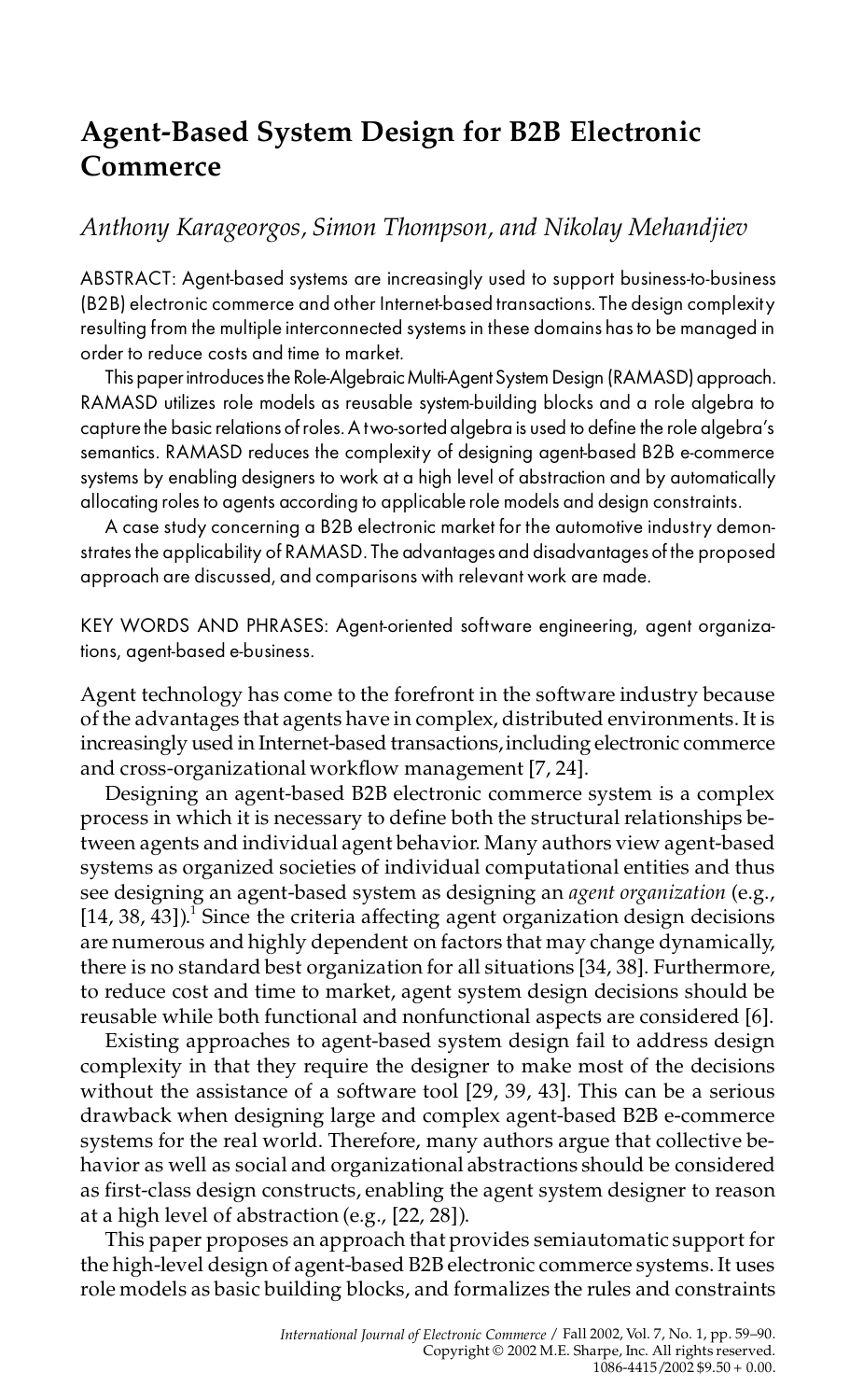governing their combinations. This enables semiautomatic tool support for the agent organization designer. The approach has been incorporated in an experimental version of the Zeus agent-building toolkit [27].

# **Designing Agent-Based Systems**

Early research prototypes of agent-based systems were built in an ad hoc manner. The need to engineer agent systems solving real-world problems, however, has given rise to a number of systematic methodologies for agentoriented analysis and design, such as MESSAGE, Gaia, and SODA [9, 28, 43]. All of these methodologies involve analytic and design submodels that emphasize particular aspects of analysis and design. Organizational settings are either specified explicitly in an organizational model (e.g., [9]) or are defined implicitly from the functionality that agents are assigned (e.g., [22]). Nonfunctional requirements are not explicitly considered in existing agent-based system engineering methodologies, the only exception being TROPOS, where specific steps in the agent system engineering methodology take nonfunctional requirements into account [8].

## *Weaknesses of Agent System Design Methodologies*

The existing approaches to agent-based system design could be further improved by:

 Introducing a practical way to construct agent system design models from analysis models.

The existing approaches to agent-based system engineering typically involve a considerable number of analysis and design models. There are five analysis models and three design models in MESSAGE [9], three analysis models and four design models in SODA [34], and two analysis models and three design models in Gaia [46]. The main drawback of these approaches is that after a certain point the design decisions are left solely to the creativity and intuition of the designer. The steps involved in transforming analysis models to design models are not specified in a way that would enable an adequate degree of automation by a software tool.

Explicitly considering nonfunctional requirements on design time.

The existing agent-based system engineering approaches do not explicitly model nonfunctional aspects on design time, and when they consider them, they do so by adjusting the agent behavior on runtime. As a result, nonfunctional design decisions cannot be reused and runtime reorganization may result in significant resource consumption and system instability. The aim should be to achieve the best possible agent organization at design time. To achieve this, it is necessary to explicitly model and consider nonfunctional aspects before actually deploying a multi-agent system. This idea follows the spirit of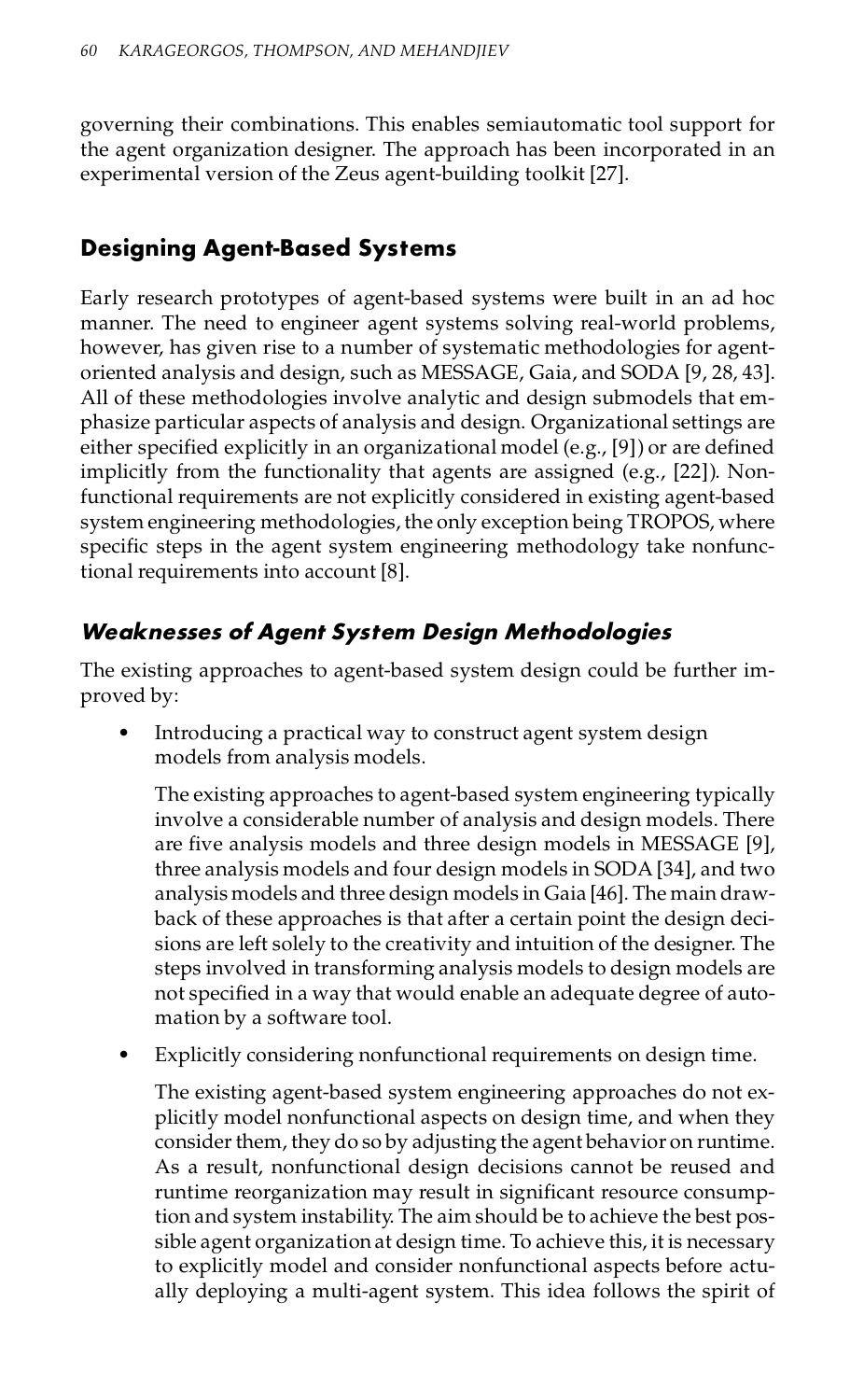similar works that model and study the behavior of a multi-agent system before actual system deployment [30, 34].

Reusing functional, nonfunctional, and organizational settings.

The reuse of functional knowledge has long been an issue in software engineering, and it is mandatory in order to reduce cost and time to market of Internet-based B2B e-commerce systems [6]. The view regarding reuse of organizational settings was inspired by the concepts introduced by Zambonelli, Jennings, and Wooldridge [46]. Their work can be extended by classifying known organizational patterns and providing rigorous means for selecting them in a particular design context. If organizational patterns are to be of practical use in implementing largescale, real-world agent applications, a way of easily integrating organizational with functional and nonfunctional design decisions is needed.

#### *Background Concepts*

Many modeling approaches use roles as basic building blocks. For example, organizational theory uses roles to represent positions and responsibilities in human organizations [34]. Roles are also used in software engineering [1]. They are particularly suitable for modeling the behavior of software agents (e.g., [22]). Agent roles are defined in a manner similar to organizational roles by referring to a position and a set of responsibilities in an organization [14]. To better represent agent concepts, the agent role definition includes additional characteristics like planning, co-ordination, and negotiation capabilities [22].

Existing role-based approaches to multi-agent system design stress the need to identify and characterize relations between roles [1, 22]. However, only a few approaches attempt to investigate the consequences of role relations for the design of multi-agent systems (e.g., [22]). This is partly because of the lack of formal foundations in role relationships. In this work, role relations that affect multi-agent system design are identified and formalized in an algebraic specification model. Role identification is based on organizational principles and, in particular, on *role theory* [4].

The essence of role theory is that persons are appointed to roles in an organization that are representations of concrete behavior. This behavior is characterized by *authorities* describing things that can be done and *responsibilities* describing things that must be done. For example, the job descriptions of directors, help-desk staff, developers, and test engineers all specify their responsibilities in the organization. Their rights and duties in their respective departments, projects, or groups are further determined by organizational goals, policies, and procedures.

Role theory emphasizes that relations between roles may differ. For example, since an examiner cannot be a candidate at the same time, assigning these two roles to one person at the same time would result in an inconsistency. Role relations can be complex. A university staff member who is also a private consultant, for example, may have conflicting interests. Assigning these roles to the same person is possible but would require appropriate mechanisms to resolve the conflicting behavior.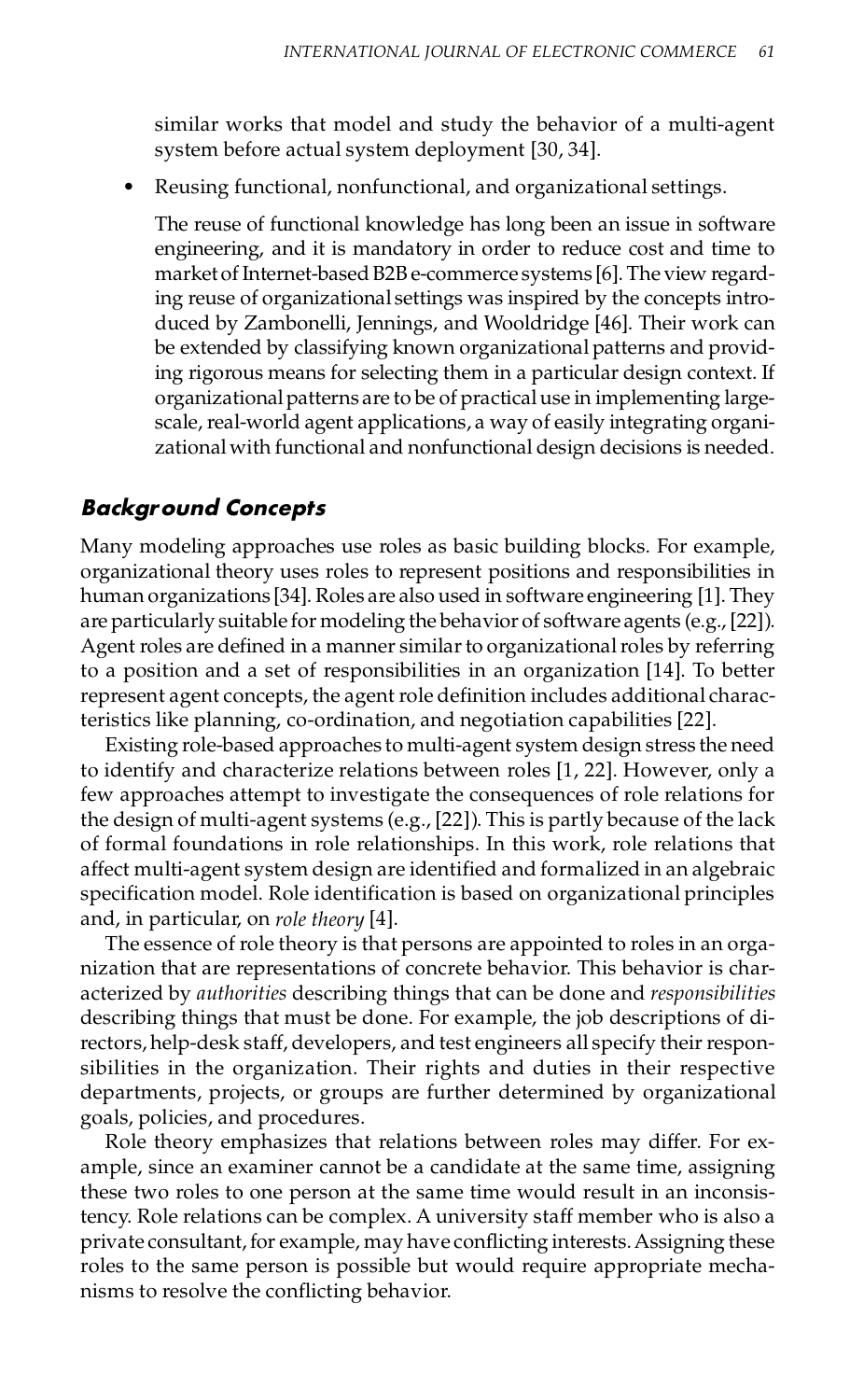## *Main Ideas Behind the Proposed Approach*

This paper describes part of a work that attempts to extract role relations from human organizations with an eye to using them to specify agent behavior. The reason for searching for role relations in the human organizations domain was that agent research has traditionally aimed to develop agents that mimic human behavior and can be organized in a manner similar to humans. As roles have been extensively used in human organizations (e.g., [45]), it was natural to examine human organizations to identify role relations. The decision to use abstractions from human organizations to model software agent behavior is in line with the latest trend in software engineering, where there is a move from languages and representation formalisms whose conceptual basis is determined by the underlying machine architecture to languages whose key abstractions are rooted in the problem domain [18]. For this reason, the agent-system design approach proposed in this paper is well suited for designing multi-agent systems to support human activity systems, such as B2B electronic commerce systems.

An issue of major concern in the design of agent-based B2B e-commerce systems is the modeling and consideration of nonfunctional requirements [6]. Treatments of nonfunctional requirements can be classified as product-oriented or process-oriented [10]. *Process-oriented* approaches develop techniques for justifying decisions during the software development process, whereas *product-oriented* approaches deal with nonfunctional issues from the evaluation point of view. Software products may be examined to check whether they fall within their constraints of nonfunctionality. This paper combines elements from both approaches. Nonfunctional aspects can be modeled by appropriate role models and taken into account throughout the design process. In addition, they can be quantitatively modeled as constraints on the characteristics of functional role models and can subsequently be used to drive the allocation of roles to agents.

## **Modeling with Roles**

Roles can be used as building blocks for an approach to agent-based system design addressing the weaknesses described above. This is achieved by extending existing role definitions to allow for the modeling of nonfunctional requirements and by introducing a systematic role-model transformation technique enabling semiautomation of the design process.

## *Role Characteristics*

Following Kendall, a role is defined as a *position* and a set of *characteristics* [22]. Each characteristic includes a set of *attributes*. Countable attributes may further take a range of values. More specifically, a role is considered capable of carrying out certain *tasks* and can aim to achieve various *responsibilities* or *goals*. Roles normally need to interact with other roles, which are their *collaborators*. Interaction takes place by exchanging messages according to *interaction*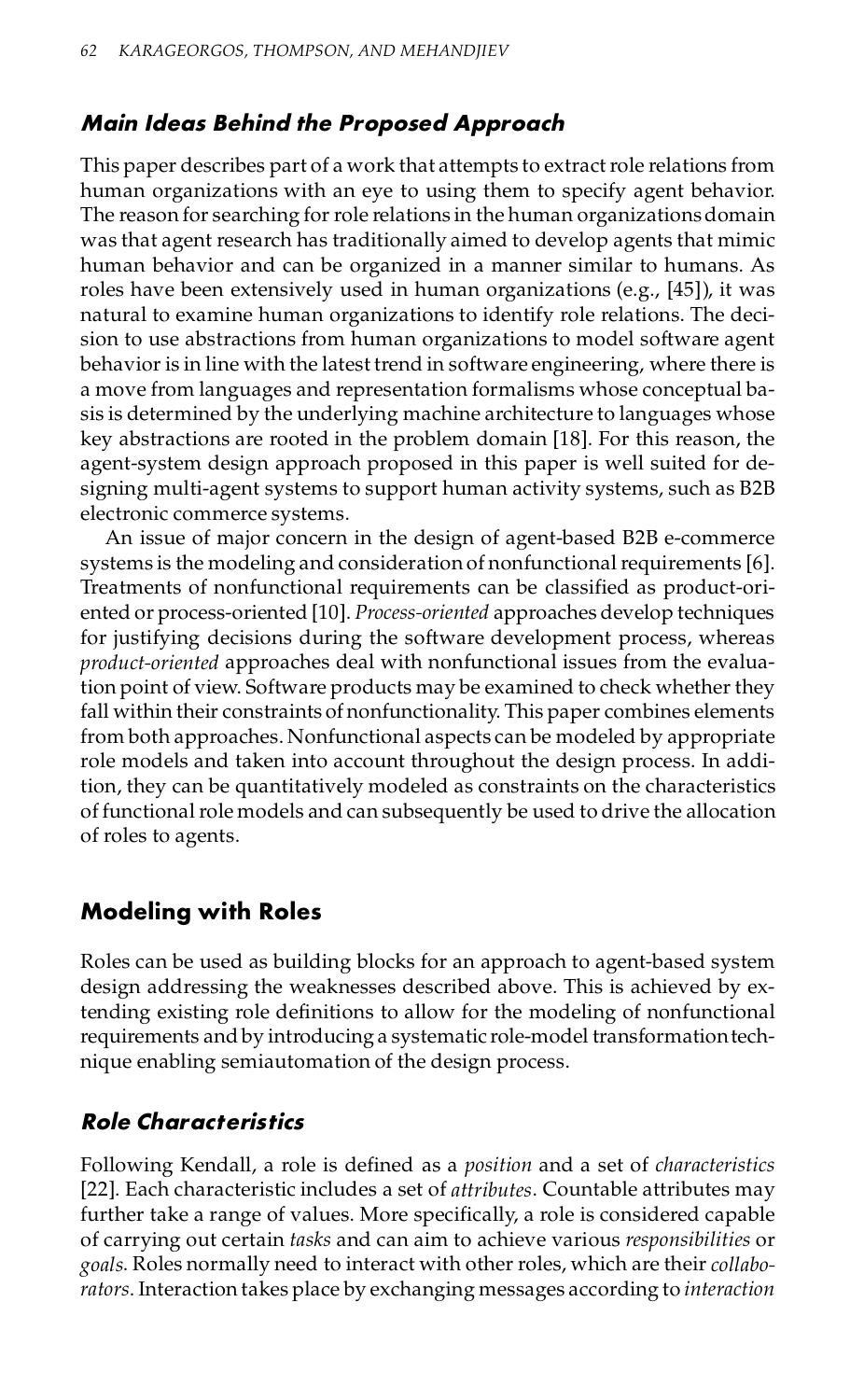

**Figure 1. Schematic Representation of a Role Model**

*protocols*. When an entity realizes the behavior represented by a role, it is said to *play* that role.

Roles can be extended to create specialized roles by a process called role *specialization* or *refinement* [1, 22]. Specialized roles represent additional behavior on top of the original role behavior, and thus resemble inheritance in object-oriented systems.

## *Role Composition*

The task of merging several roles into a single composite role is called *role composition*. Role composition occurs when roles are allocated to agents. In role composition, roles may semantically constrain one other. For example, two roles may constrain each other in such a way that a single agent cannot play both roles at the same time. The way that role characteristics and their attributes are merged may be bound to constraints of various kinds. For example, the resource capacity required by the composite role resulting from the merging of two roles may be less than the sum of the capacities required by the two individual roles. In this paper, the constraints arising from relations among roles are referred to as *compositional constraints*. A formal model of the basic relations among roles, the role algebra, will be described further on.

A collection of roles and their interactions constitutes a *role model* (*see Figure 1*). A role model represents the collective behavior required to carry out some activity in the system.<sup>2</sup> An agent application normally consists of more than one activity and thus will involve more than one role model. Role models that occur frequently in some application domain are called *role-interaction patterns*. Role models can be used to represent reoccurring complex behavior based on multiple points of interaction and, therefore, are first-class design constructs—that is to say, they are entities that can be instantiated and given identity. Role models can be used to describe both functional and nonfunctional aspects as well as organizational settings. An agent system designer should be able to reuse role-interaction patterns and specify new role models as required. Therefore, the problem of designing an agent-based system refers to selecting and instantiating suitable role models.

## *Role Model Types*

Role models can be used to describe various types of organizational, functional, and nonfunctional behavior. By using compositional constraints, one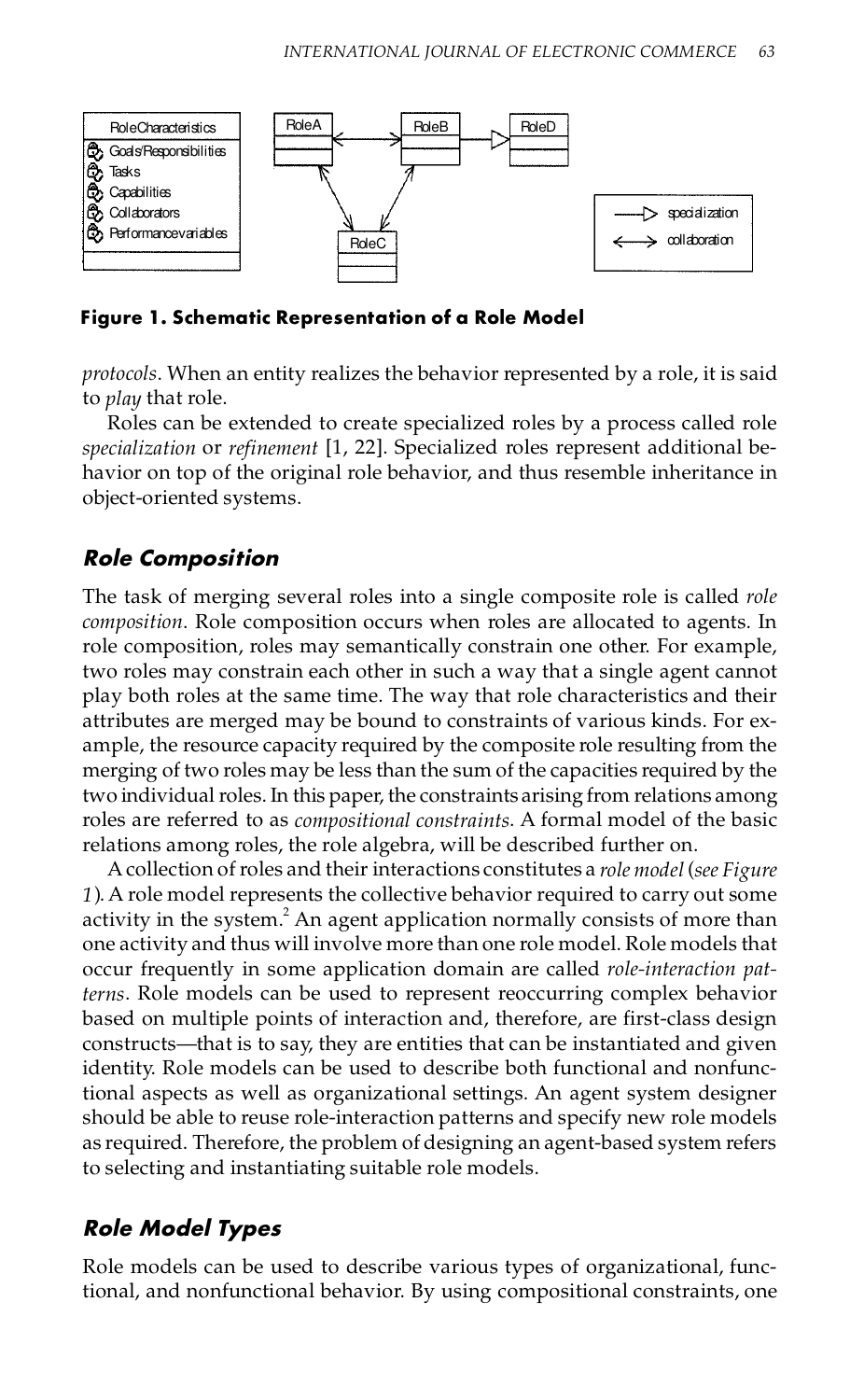can specify how different types of behavior will be merged and allocated to agents.

The following types of role models can be identified:

- *Functional role models* describe behavior specific to the application domain. For example, the collective behavior that carries out negotiation in a B2B e-commerce context can be described by a functional role model.
- *Nonfunctional role models* model behavior that implements nonfunctional aspects of the application. For example, to increase the security of business-to-business transactions only registered partners should be able to access the pricing information, and any transactions should be carried out using a secure communications protocol. This could be modeled by representing that "nonfunctional" behavior by two roles: *Registered\_Partner* and *Secure\_Protocol \_Trader,* and by requiring that agents play those roles in order to interact with other agents in the agent-based system.
- *Organizational role models* specify organizational patterns (i.e., reusable organizational settings one would like to impose on the agent system) and agent behavior. For example, an agent requiring assistance in some task may ask its *peer agents* (i.e., agents at the same level in the organizational hierarchy [27]) if they are able to provide it. Organizational role models can also be used to impose organizational rules and to introduce social relations among agents in a multi-agent system [28, 46].

## *Modeling Nonfunctional Requirements*

In order to represent realistic behavior in an application domain, roles need to model issues relevant to nonfunctional requirements in that domain. In the approach proposed in this paper, this can be done by using appropriate role models to explicitly represent nonfunctional aspects (i.e., a process-oriented approach)and by modeling nonfunctional requirements as constraints on role characteristics (i.e., a product-oriented approach).

Representing nonfunctional aspects by explicit modeling constructs is an approach followed by many business systems engineering methodologies (e.g., [5, 8]). The underlying principle is the *separation of concerns* [22, 28]. Role models can be used to represent nonfunctional aspects. For example, the security of an agent-based B2B e-commerce system can be ensured by requiring that the agents carrying out the important financial transactions (e.g., payments) play the *SecurityCompliant*role, where *SecurityCompliant* is a role representing the necessary behavior to achieve security compliance.

Using explicit role models to represent nonfunctional aspects is not always the best solution, however. This is obvious when the designer would like to take quantitative nonfunctional constraints into account. For example, if the response time of a transaction should be less than 1 second, it is neither intuitive nor practical to represent this fact by a separate role to be played by the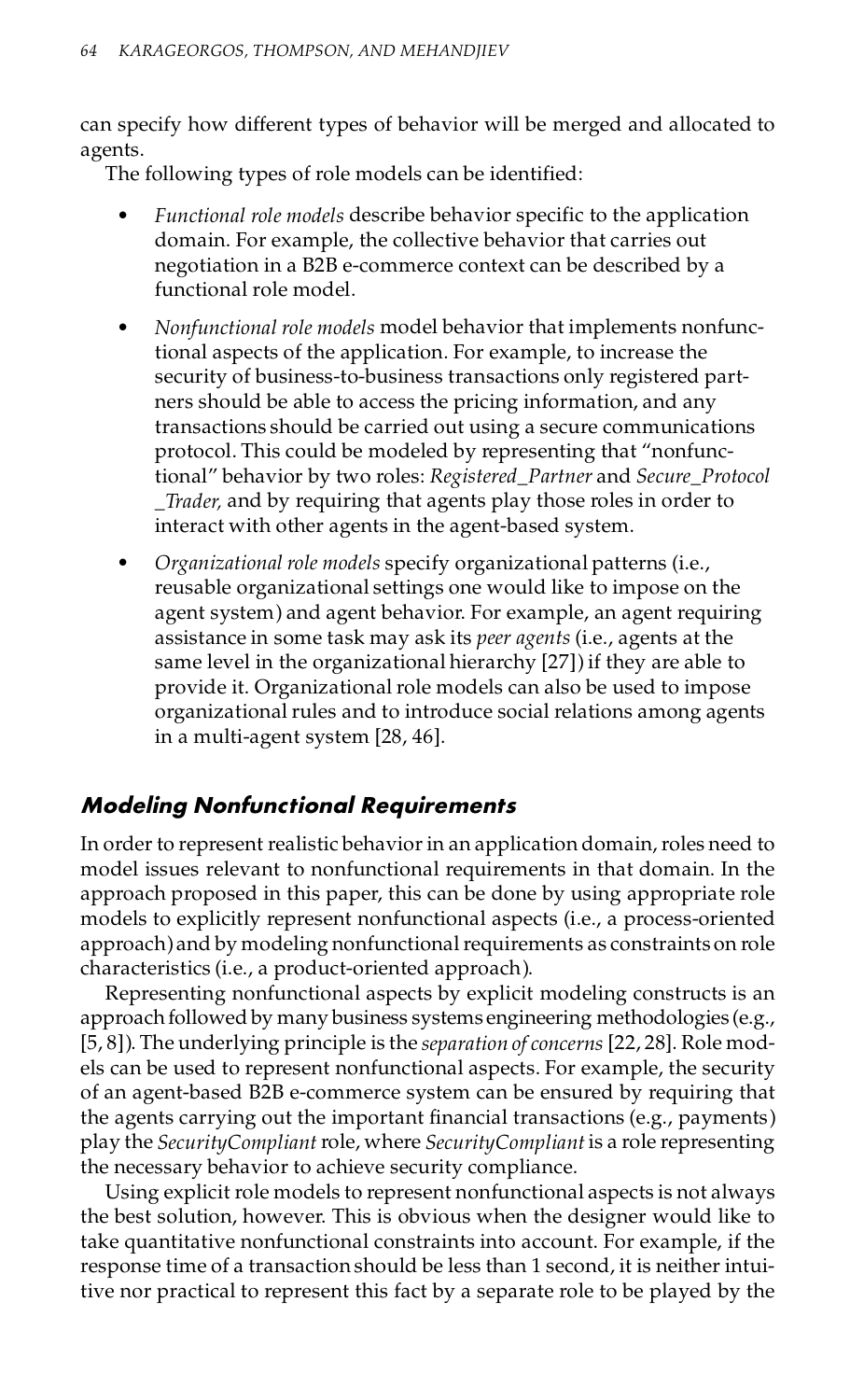agent responsible for the transactions. Therefore, the role definition given above is extended to include *performance variables*—parameters whose value defines the runtime behavior represented by a role. For example, if the behavior of a role requires using some resource like memory, the resource capacity can be modeled by a performance variable. Performance variables can also be defined at an agent level. In that case, their value is a function of the values of the respective performance variables of all the roles the agent is capable of playing. This makes it possible to apply design heuristics by imposing constraints on the values of the agent performance variables that must be observed when allocating roles to agents, as illustrated in the case study below.

## **A Role Algebra for Multi-Agent System Design**

Based on role theory and on case studies of human activity systems, six basic role relations have been identified [4, 20]. They will now be formally defined in a model referred to as *role algebra.* Using relations from the role algebra, we can specify the constraints driving the assignment of roles to agents, and in consequence the agent organization design process can be partially automated.

The aim in designing the role algebra was to keep it as simple as possible so that it could be used pragmatically in real-world agent applications. This section will formally define the role relations and then use intuitive examples to informally describe their meaning. Subsequently, a two-sorted algebra is used to give a formal description of the semantics of the role relations.

## *Relations in the Role Algebra*

Let *R* be a set of roles. For any  $r_1$ ,  $r_2 \in R$ , the following binary relationships may hold:

1. **Equals (eq)**. This means that  $r_1$  and  $r_2$  describe exactly the same behavior. For example, the terms *Advisor* and *Supervisor* can be used to refer to people supervising Ph.D. students. When two roles are equal, an agent playing the first role also plays the second at the same time. The relation *Equals*  $\subseteq R \times R$  is an equivalence relation, since it is reflexive, symmetric, and transitive:

$$
\forall r: R \ (r \text{ eq } r)
$$
  

$$
\forall (r_1, r_2): R \times R \ (r_1 \text{ eq } r_2 \implies r_2 \text{ eq } r_1)
$$
  

$$
\forall (r_1, r_2, r_3): R \times R \times R \ ((r_1 \text{ eq } r_2) \land (r_2 \text{ eq } r_3) \implies (r_1 \text{ eq } r_3))
$$

2. **Excludes (not)**. This means that  $r_{_1}$  and  $r_{_2}$  cannot be assigned to the same agent simultaneously. For example, in a conference-reviewing agent system, an agent should not be playing the roles of paper author and paper reviewer at the same time. Furthermore, a role cannot exclude itself, for if it could, then no agent would ever play it. Therefore, the relation *Excludes*  $\subseteq R \times R$  is antireflexive and symmetric: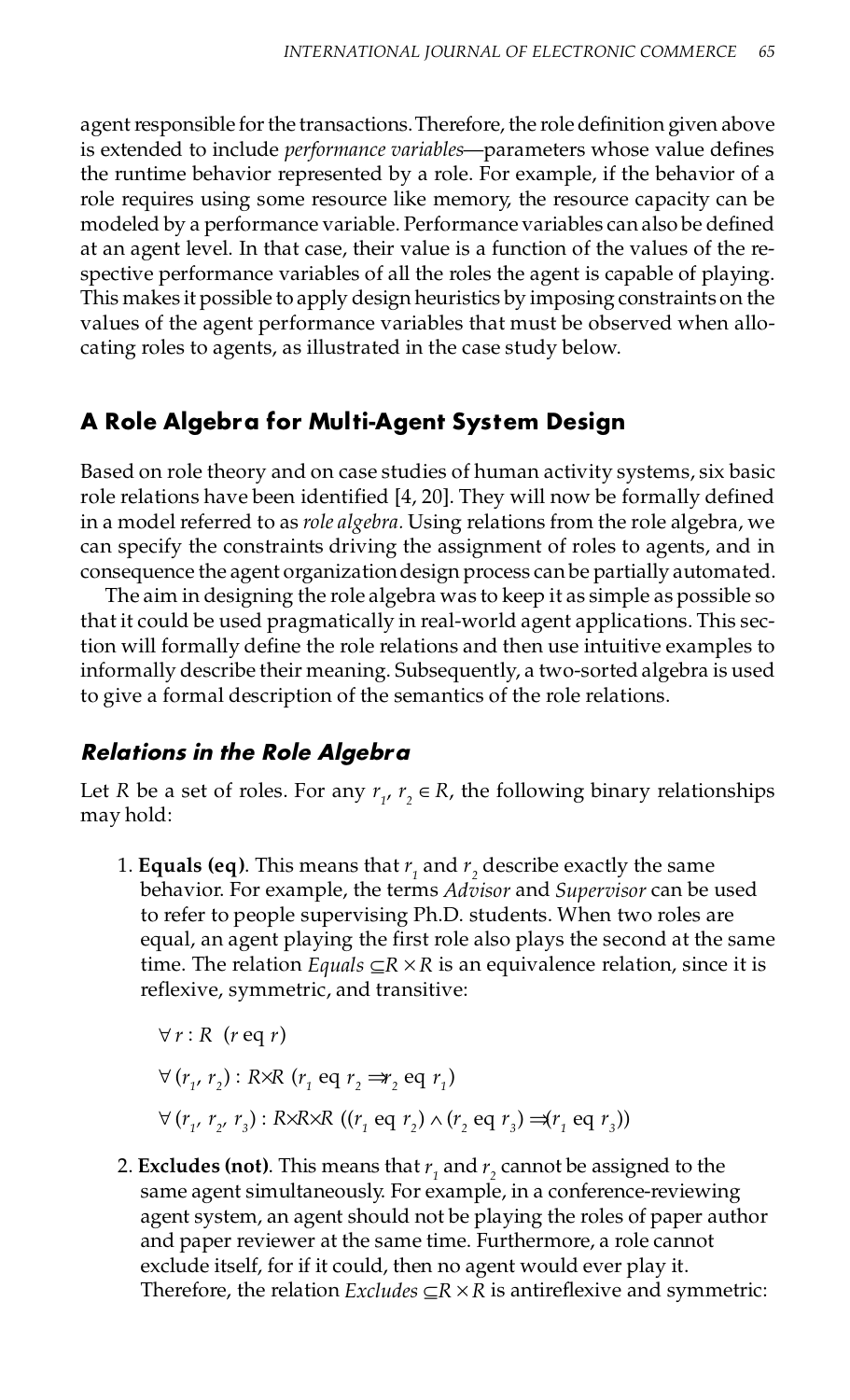$\forall r : R \; (-r \text{ not } r))$  $\forall$  ( $r_1$ ,  $r_2$ ):  $R \times R$  ( $r_1$  not  $r_2 \implies_2$  not  $r_1$ )

3. **Contains (in)***.* This means that a role is a subcase/specialization of another role. Therefore, the behavior represented by the first role completely includes the behavior of the second role. For example, a role representing *Manager* behavior completely contains the behavior of the *Employee* role. When two roles such that the first contains the second are composed, the resulting role is the first role. Therefore, the *relation Contains*  $\subseteq R \times R$  *is reflexive and transitive:* 

 $\forall r$  :  $R$  ( $r$  in  $r$ )

 $\forall (r_1, r_2, r_3) : R \times R \times R \ ( (r_1 \text{ in } r_2) \wedge (r_2 \text{ in } r_3) \implies (r_1 \text{ in } r_3))$ 

4. **Requires (and)**. The *Requires* relation can be used to show that when an agent is assigned a particular role, then it must also be assigned some other specific role as well. This is especially applicable in cases where agents need to conform to general rules or play organizational roles. For example, in a university application context, in order for an agent to be a *Library\_Borrower*, it must be a *University\_Member* as well. Although the behavior of a *Library\_Borrower* could be modeled as part of the behavior of a *University\_Member*, this would not be convenient, since this behavior could not be reused in other application domains where being a *Library\_Borrower* is possible for everyone. Furthermore, each role requires itself. Intuitively, the roles that some role *r* requires are also required by all other roles that require *r*. Therefore, the relation *Requires*  $\subseteq$ *R*  $\times$ *R* is reflexive and transitive:

 $\forall r$  : *R* (*r* and *r*)

 $\forall$  ( $r_1, r_2, r_3$ ) :  $R \times R \times R$  (( $r_1$  and  $r_2$ )  $\land$  ( $r_2$  and  $r_3$ )  $\Rightarrow$  ( $r_1$  and  $r_3$ ))

5. **Addswith (add)***.* The *Addswith* relation can be used to express the notion that the behaviors represented by two roles do not interfere in any way. For example, since the *Student* and *Football\_Player* roles describe nonexcluding and nonoverlapping behaviors, they can be assigned to the same agent without any problems. The relation *Addswith*  $\subseteq$ *R*  $\times$ *R* is reflexive and symmetric:

 $\forall r$  : *R* ( $\exists (r \text{ add } r)$ )

 $\forall$  ( $r_1$ ,  $r_2$ ) :  $R \times R$  (( $r_1$  add  $r_2$ )  $\Rightarrow$ ( $r_2$  add  $r_1$ ))

6. **Mergeswith (merge)***.* The *Mergeswith* relation can be used to express the idea that the behaviors of two roles overlap to some extent or that different behavior occurs when two roles are put together. For example, a *Student* can also be a *Staff\_Member.* This refers to cases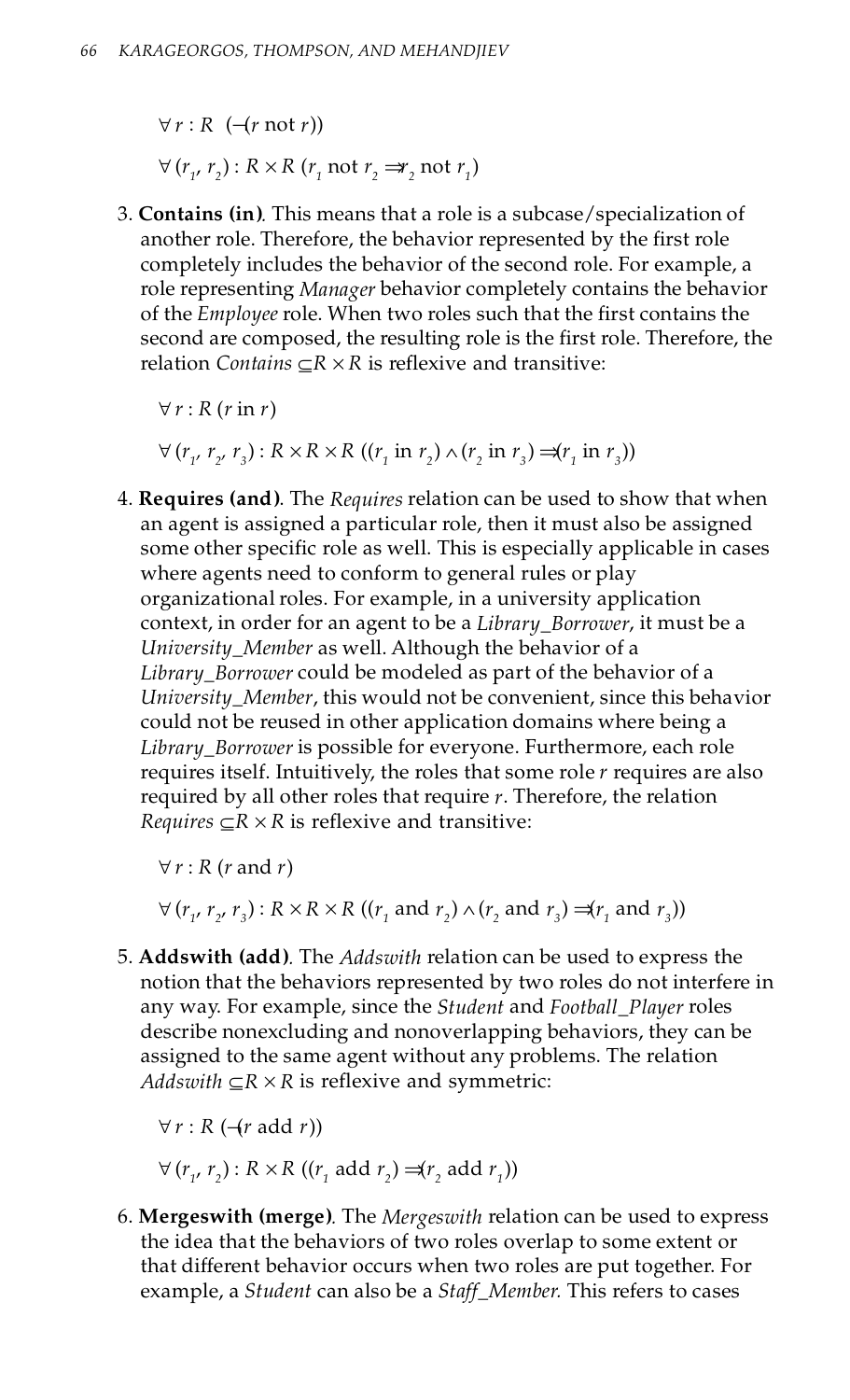

#### AGENT ORGANISATION AGENT ORGANIZATION

### **Figure 2. Semantics of Role Relations**

where Ph.D. students start teaching before they complete their Ph.D. Although staff members, they cannot access certain information (e.g., future exam papers) or have full staff privileges because of their student status. Also, their salaries are different. In cases like this, although the two roles can be assigned to the same agent, the characteristics of the composed role are not exactly the characteristics of the two individual roles put together. The relation *Mergeswith*  $\subset$ *R*  $\times$ *R* is symmetric:

$$
\forall (r_1, r_2): R \times R \ ((r_1 \text{ merge } r_2) \implies (r_2 \text{merge } r_1))
$$

### *Semantics of Role Relations*

To describe the semantics of role relations, an agent organization is represented by a two-sorted algebra (*see Figure 2*). The algebra includes two sorts, *A* representing agents and *R* representing roles.

Let *Has*: *A*  $\rightarrow$ *R* be a relation mapping agents to roles. The term "has" means that a role has been allocated to an agent by some role-allocation procedure or tool. It is possible for an agent to have roles that do not contribute to defining the agent behavior (e.g., when roles merge with other roles). For each  $a \in A$ , let *a.has* be the set of roles that the agent *a* maps to in the relation *Has*. In other words, *a.has* denotes the relational image of the singleton  $\{a\} \subset A$  in the relation *Has.*

Let *Plays*:  $A \rightarrow R$  be a relation mapping agents to roles again. The term "plays" means that the behavior a role represents is actively demonstrated by the agent (e.g., the role does not merge with other roles that are also played by the agent). For each  $a \in A$ , let *a.plays* denote the set of roles that the agent *a*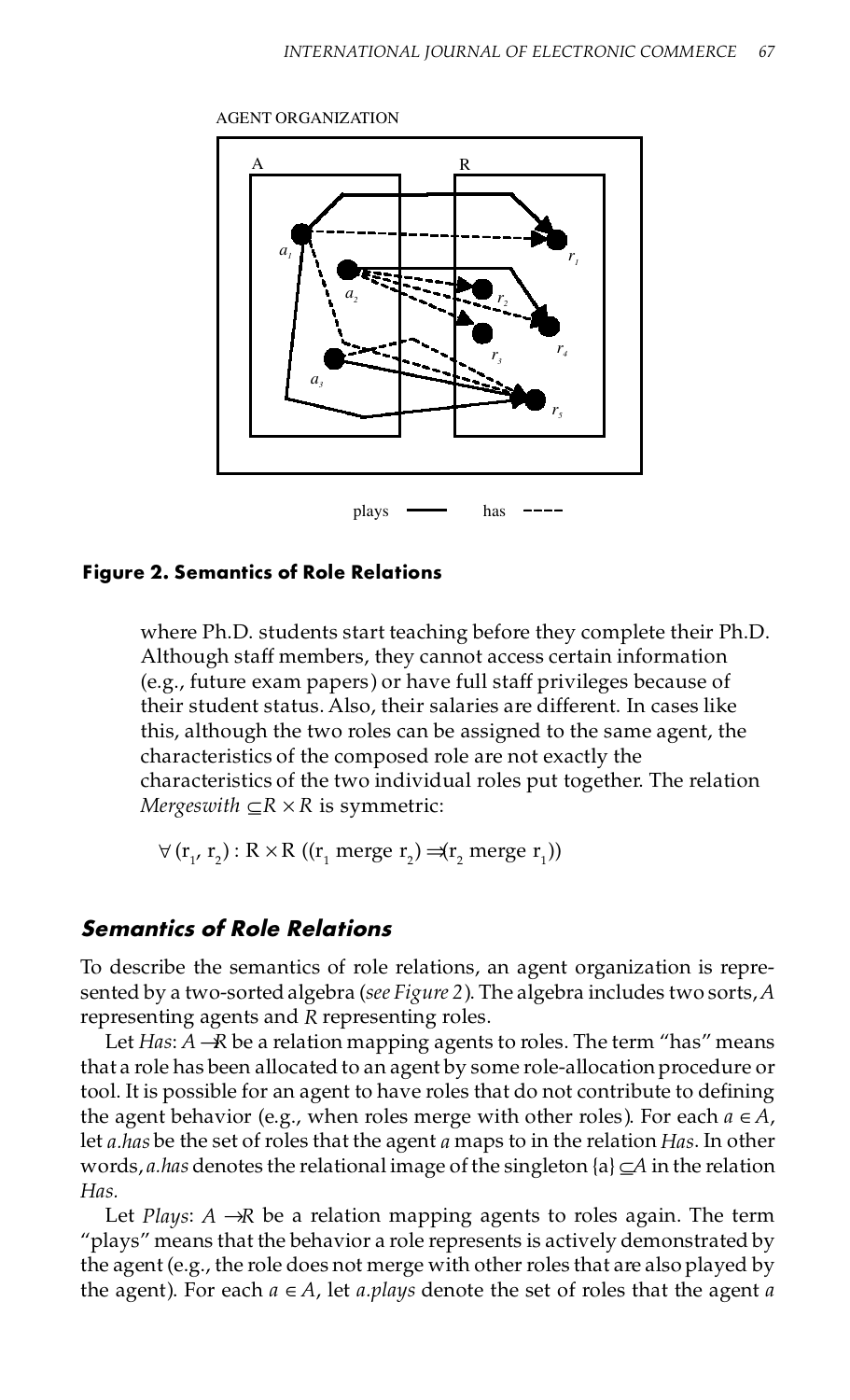maps to in the relation *Plays*. In other words, *a.plays* denotes the relational image of the singleton  ${a} \subseteq A$  in the relation *Plays*.

By definition, all agents must have the roles they play:

 $\forall$   $a : A, r : R \cdot (r \in a$ . *plays*  $\Rightarrow r \in a$ . *has*)

The meaning of the relations between roles previously introduced can now be described as follows:

**Equals***.* An agent has and plays equal roles at the same time.

 $\forall a:A, (r_1, r_2): R \times R \cdot (r_1 \text{ eq } r_2 \Leftrightarrow (r_1 \in a.has \Leftrightarrow r_2 \in a.has) \wedge (r_1 \in a.p \land s)$  $\Leftrightarrow$   $\leq$  *a.plays*) ))

**Excludes***.* Excluded roles cannot be assigned to the same agent.

 $\forall a:A, (r_1, r_2): R \times R \cdot (r_1 \text{ not } r_2 \Longleftrightarrow (r_1 \in a.has \land r_2 \in a.has))$ 

 **Contains***.* Contained roles must be assigned and played by the same agent as their containers.

 $\forall a:A, (r_1, r_2): R \times R \cdot (r_1 \text{ in } r_2 \Leftrightarrow (r_2 \in a.has \implies r_1 \in a.has) \wedge (r_2 \in a.plays)$  $\Rightarrow$   $r_1 \in a. plays)$ )

 **Requires.** Required roles must be played by the same agent as the roles that require them.

 $\forall a : A, (r_1, r_2) : R \times R \cdot (r_1 \text{ and } r_2 \Leftrightarrow (r_1 \in a \text{. plays } \implies r_2 \in a \text{. plays})$ 

 **Addswith***.* There is no constraint in having or playing roles that add together.

 $\forall a:A, (r_1, r_2): R \times R \cdot (r_1 \text{ add } r_2 \Leftrightarrow (r_1 \in a.has \rightrightarrows (r_2 \in a.has \vee r_2 \notin a.has) \land$  $(r_2 \in a$ .plays  $\lor r_2 \notin a$ .plays))))

- **Mergeswith***.* When two roles merge, only the unique role that results from their merger is played by an agent.
- $\forall a:A, (r_1, r_2): R \times R \cdot (r_1 \text{ merge } r_2 \Longleftrightarrow 1 \ r_3: R \cdot ((r_1 \in a.has \land r_2 \in a.has) \Rightarrow$  $(r_1 \notin a$ .plays  $\land r_2 \notin a$ .plays  $\land r_3 \in a$ .has)))

For example, let us assume that roles  $r_2$  and  $r_3$  merge, resulting in role  $r_4$ . Based on the above semantic definition, if an agent has  $r_2$  and  $r_3$  then it must also have  $r_4$  and it must not play  $r_2$  and  $r_3$  (the agent may or may not play  $r_4$ depending on the relations of  $r_4$  with its other roles). The example of a  $M$ ergeswith relation between roles  $r_{2'}$ ,  $r_{3'}$  and  $r_{4'}$  assigned to agent  $a_{2'}$  is depicted in Figure 2. The fact that agent  $a_{_2}$  has all three,  $r_{_2'}$ ,  $r_{_{3'}}$  and  $r_{_{4'}}$  is represented by a dotted line corresponding to the relation *Has*. The fact that agent  $a_{2}$  can possibly play  $r_4$  but definitely cannot play  $r_2$  and  $r_3$  is represented by a solid line corresponding to the relation *Plays*.

Using the above semantic axioms, it is trivial to verify that the properties of role relations introduced in the preceding section hold.

Finally, relations between more than two roles can be defined in a similar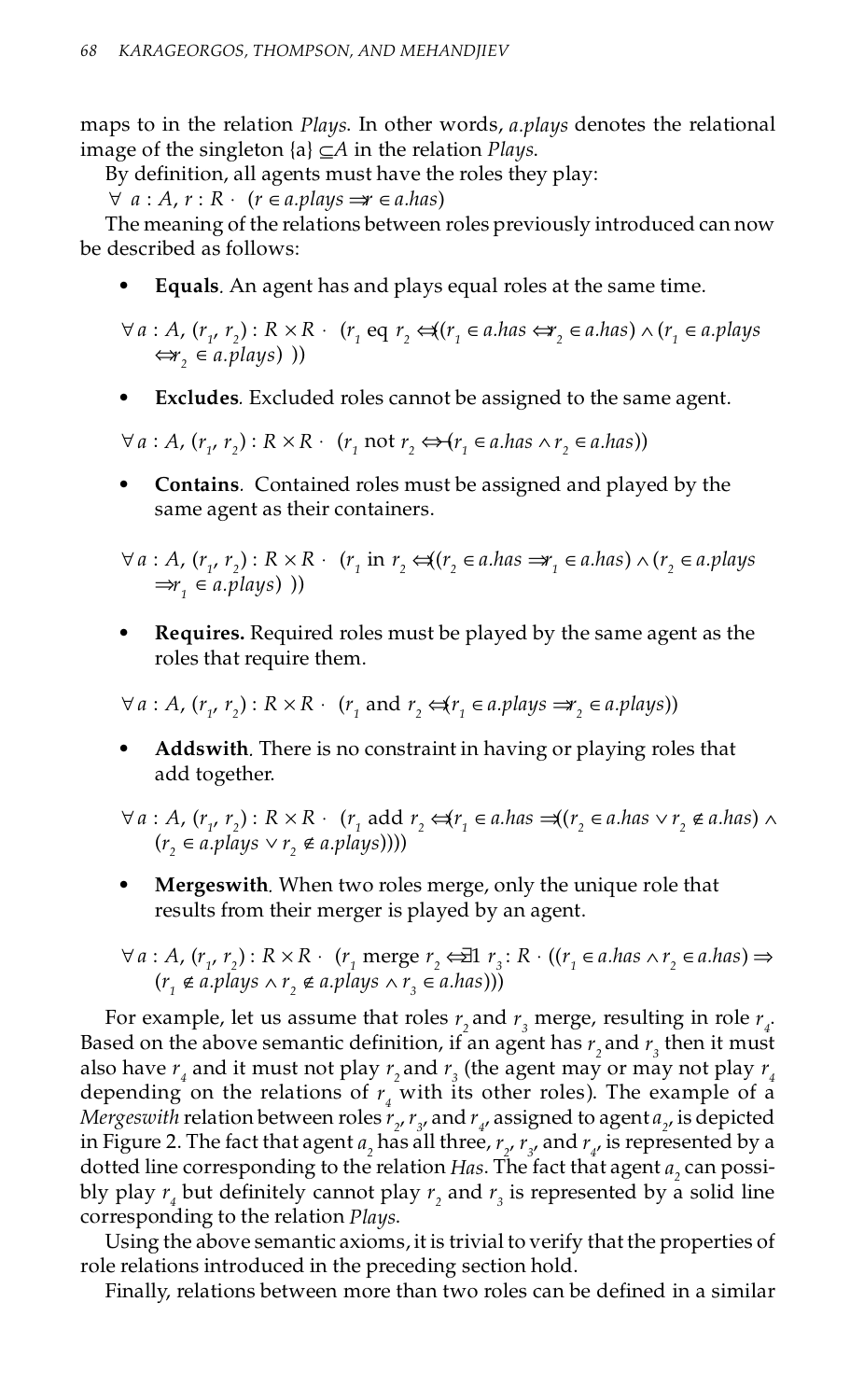manner. In that case, a predicate notation is more convenient for representing role relations. For example, when three roles,  $r_{1}$ ,  $r_{2}$ , and  $r_{3}$ , merge to  $r_{4}$ , this can be noted by merge( $r_{1}$ ,  $r_{2}$ ,  $r_{3}$ ,  $r_{4}$ ). In this paper, no formal definitions of relations among roles with arity greater than 2 are provided.

## *Role-Algebraic Multi-Agent System Design (RAMASD)*

Role relations, as defined in the above algebra, restrict the way in which roles can be allocated to agents. Therefore, the agent organization design problem is transformed to a constraint satisfaction problem that must be solved for roles to be allocated to agents. The problem can be constrained further by including constraints based on general design heuristics. These constraints are expressed on the performance variables of the agents. For example, the system designer should be able to define the maximum number of roles an agent could play or an upper limit to the resource capacity an agent would require. Role-allocation heuristics could also be specified. For example, roles requiring access to similar resources could be assigned to the same agent.

The manual and automatic steps in the semiautomatic approach to rolebased agent-organization design are the following:

- 1. *Select role models*. There are many ways to carry out role-based analysis. The most common approach is to start from use cases and for each identify roles and their interactions [1]. Many role-interaction patterns can be used directly from existing role-pattern libraries like the one documented at BT [22]. Selection of role-interaction patterns or definition of appropriate role models is a manual step that must be carried out by humans.
- 2. *Retrieve default role characteristics and compositional constraints*. This is an automatic step concerning only reused role models, since default role characteristics and interrole relations are expected to be stored in a role library from which the agent system designer will be selecting role models. After the designer selects existing role models, role characteristics and role compositional constraints are automatically retrieved.
- 3. *Refine role models*. The agent system designer is expected to manually specify role characteristics and role relations for any newly defined role models. These new role models should be stored in the rolemodel library for later use. At this step, additional characteristics of currently reused role models (e.g., additional performance variables) should also be specified.
- 4. *Specify general design constraints*. This is also a manual step where various requirements are modeled as constraints on the performance variables of roles and agents. For example, in the case study discussed next, the fact that each agent should have access to at most one information source is modeled by requiring that the value of the agent performance variable *database* is at most 1.
- 5. *Assign roles to agents.* Solving the constraint-satisfaction problem and allocating roles to agents can be done automatically. The solution to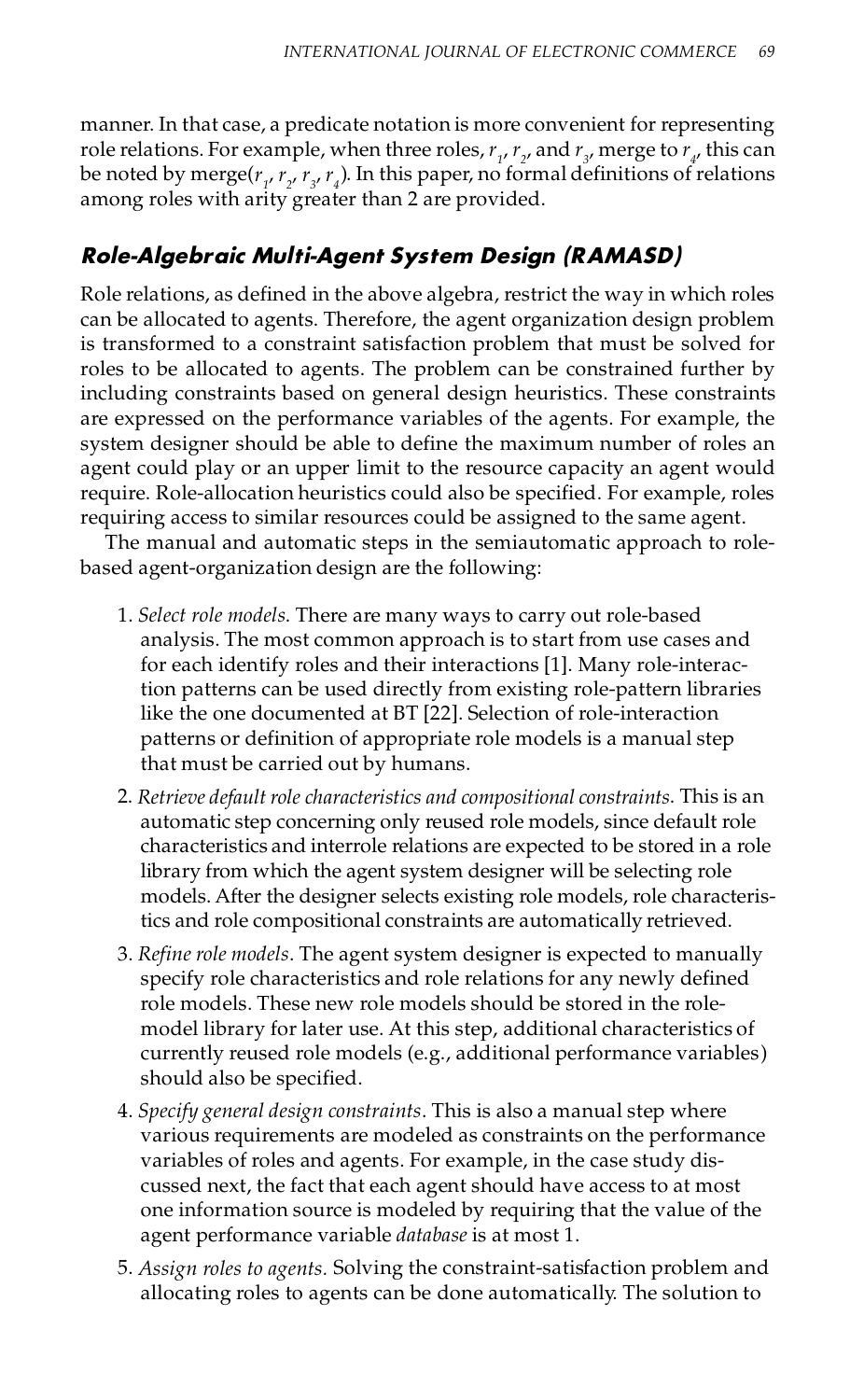a constraint-satisfaction problem consists of agent types. The term *agent type* refers to a collection of roles an agent can be assigned according to a particular role-allocation solution. Agent types can thus be considered as high-grain conceptual representations of agent behavior. After an agent type has been defined, it can be instantiated to create and deploy as many identical agents components as required. For example, assuming that an agent type is assigned only the role *Customer*, a customer agent component can be created and deployed for each registered customer of the business the agent-based system supports. A heuristic algorithm will be presented below that returns the first-found role-allocation solution, trying to allocate all available roles to as few agent types as possible. The algorithm is demonstrated in the case study example.

### **Example: An Automotive Industry B2B Exchange**

For the purposes of this paper, an example extracted from a large case study concerning an automotive industry B2B exchange is considered. The example is based on a simple B2B electronic commerce model involving the three business phases of quotation, negotiation, and order fulfillment. The use of RAMASD to design a multi-agent system implementing the B2B exchange services involved in the example is demonstrated.

## *Case Study Overview*

Automotive industry B2B exchanges are electronic business service providers offering a variety of services, including business directories, auctions, supply-chain management, and asset redeployment and disposal [26]. The idea of such efforts is to bring companies from the automotive industry together and enable them to carry out their business in a more cost-effective and convenient manner using Internet technology. Automotive industry manufacturers are able to interact with their suppliers without having to interface different information technology systems. Apart from effectively transacting with their customers, suppliers are also able to conveniently consolidate their efforts, thus maximizing their enterprise capability and the ability to pursue other business opportunities. All parties benefit from the utility applications available to B2B exchange participants, such as corporate services and customer relationship–management software [13].

A representative example of an automotive industry B2B exchange is Covisint (COllaboration, VIsion, and INTegration), initiated by Daimler-Chrysler, Ford, and General Motors to create an optimized digital supply chain for the automotive industry [11]. Additional drivers for the creation of Covisint were the expected cost savings and improved product lifecycle management based on sophisticated software support. Currently, fourteen automotive industry key players have joined Covisint together with two technology partners, Commerce-One and Oracle. Covisint supports supply-chain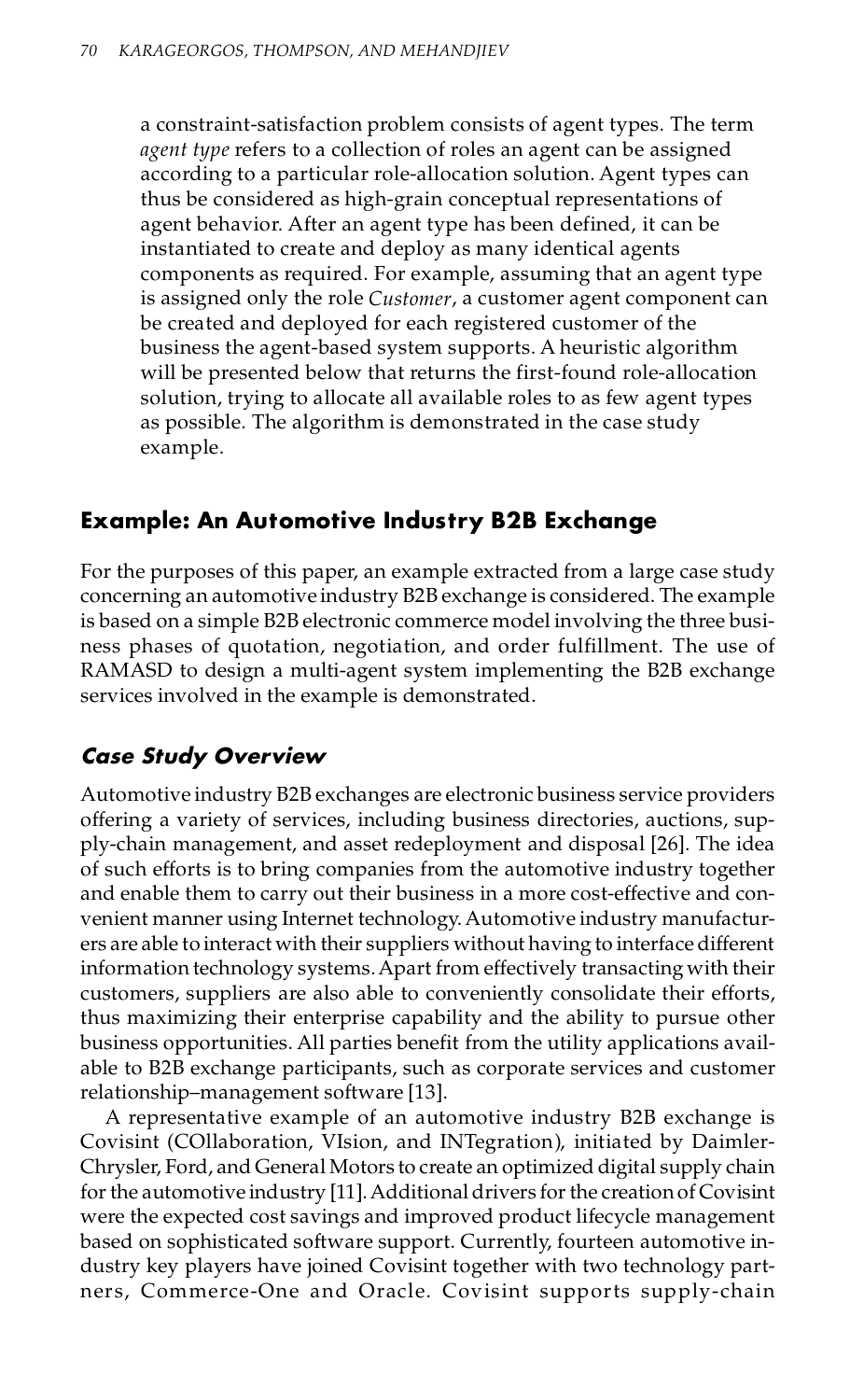management, collaboration among automotive market business parties, procurement, quality control, and corporate financial processes. The functionality it offers is the basis for the case study considered in this paper.

An important issue in business-to-business transactions is the underlying electronic commerce model. Early attempts to characterize e-commerce transactions were based on the standard consumer buying behavior (CBB) model [15], which includes six stages: Need Identification, Product Brokering, Merchant Brokering, Negotiation, Purchase and Delivery, and Product Service and Evaluation. In the *Need Identification* phase, the customer conceptualizes the need for a product or service. In the *Product Brokering* and *Merchant Brokering* phases, the customer decides which product or service is needed and selects a suitable supplier or service provider. In the *Purchase and Delivery* phase, the product is delivered or the service is provided, and in the *Product Service and Evaluation* phase the customer advises of its satisfaction with the process, products, or services provided.

More recent work on electronic commerce models produced models that capture specific issues of e-commerce. One such model is the electronic service marketplace model developed at HP labs [12]. The HP e-commerce model includes five phases: Creation, Discovery, Negotiation and Contracting, Monitor and Management, and Fulfillment and Settlement. In the *Creation* phase, the electronic marketplace is established by appropriate bodies that will be responsible for coordinating the market operation. The potential trading parties discover one another and explore possibilities for trading in the *Discovery* phase. The actual trading process results in service contracts and product orders, and takes place in the *Negotiation and Contracting* phase. In the *Monitor and Management* phase, the legitimate operation of the marketplace is monitored and evaluated by some appropriate inspection body, and appropriate actions are taken where required. Finally, in the *Fulfillment and Settlement* phase, trading parties fulfill the terms of the agreements, and products are shipped or service provision starts.

To better illustrate the approach discussed in this paper, here is a simple B2B electronic commerce model abstracted from Durante et al. [12] and Guttman et al. [15]. The model has three phases:

- *Quotation Phase*. Potential trading parties discover one other. Quotations about automotive manufacturing industry parts and supporting services are issued.
- *Auction/Negotiation Phase*. Potential buyers establish an auction. Buyers and sellers negotiate and reach agreements regarding supplying products and providing services. The agreements are examined by an appropriate inspection body (e.g., the Federal Trade Commission) in regard to legal, ethical, and social issues. Appropriate action is taken where required.
- *Fulfillment Phase.* The contracts agreed to in the negotiation phase are executed (e.g., the shipping orders of purchased products are submitted to the appropriate departments and the provision of hired services commences). This phase includes all communication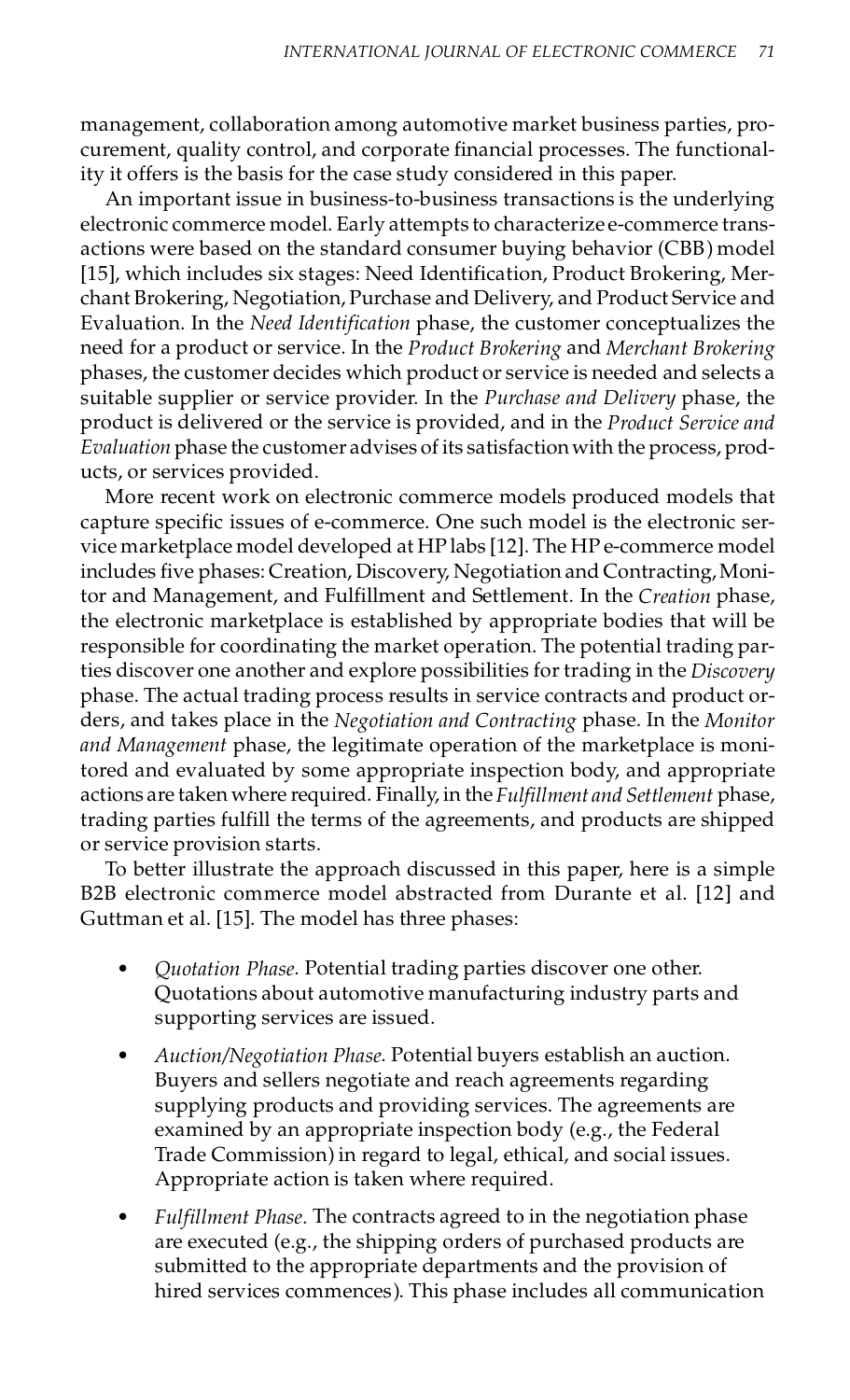events relevant to customer input about the quality of the products received and the services provided.

Since the complete automotive industry case study is quite large, an example is extracted to demonstrate the concepts and approach discussed in this paper. The example assumes that it is necessary to design a multi-agent system to support routine automotive manufacturing supply-chain management tasks. In the example scenario, automotive industry manufacturers first identify their needs for automotive manufacturing parts and services using their proprietary, possibly legacy systems. Subsequently, they search product catalogs and business directories for suitable potential suppliers and service providers. For example, it is common for car manufacturers to reduce costs and increase focus on their main tasks by outsourcing the manufacturing of seats and exhausts and the redeployment or disposal of used assets to specialized companies. A potential buyer that identifies suitable potential suppliers or service providers initiates an auction and invites them to participate. Invited trading partners conduct the auction, and the potential buyer may accept or reject the outcome based on whether its personal business goals are satisfied. A representative of the inspection body checks the auction process and outcome. If they are approved, the signed contracts are ready for execution. Finally, the suppliers and service providers fulfill their contracts by shipping the relevant products and starting to provide the relevant services.

# *Role Identification*

In order to model the above system in terms of roles, the first thing to do is to identify the roles involved in the case study example. According to Kendall and Zhao, a way to identify roles in an application domain is to identify use cases that are each associated with a goal, then create a goal hierarchy from the use-case hierarchy, and finally, coalesce semantically relevant goals to roles [23]. For the purpose of the automotive industry example, let us consider three use cases, each corresponding to a phase in the simple B2B e-commerce model described before:

- *Trading partner discovery and request for quotation (Quotation Phase)*. This activity involves extensive information exchange among potential trading partners. Each side must sift through large amounts of data for relevant information to make decisions, proposals, and counterproposals. The outcome of this activity is a number of potential suppliers or service providers for each potential buyer.
- *Auction Initiation, Negotiation, and Monitoring (Auction/Negotiation Phase)*. This involves initiation and establishment of an auction from each potential buyer, negotiation between the trading parties, and monitoring of the auction process and results by some external inspection body.
- *Order Fulfillment (Fulfillment Phase)*. In this activity, all interactions regarding execution of contracts, shipment of products, and provision of services take place.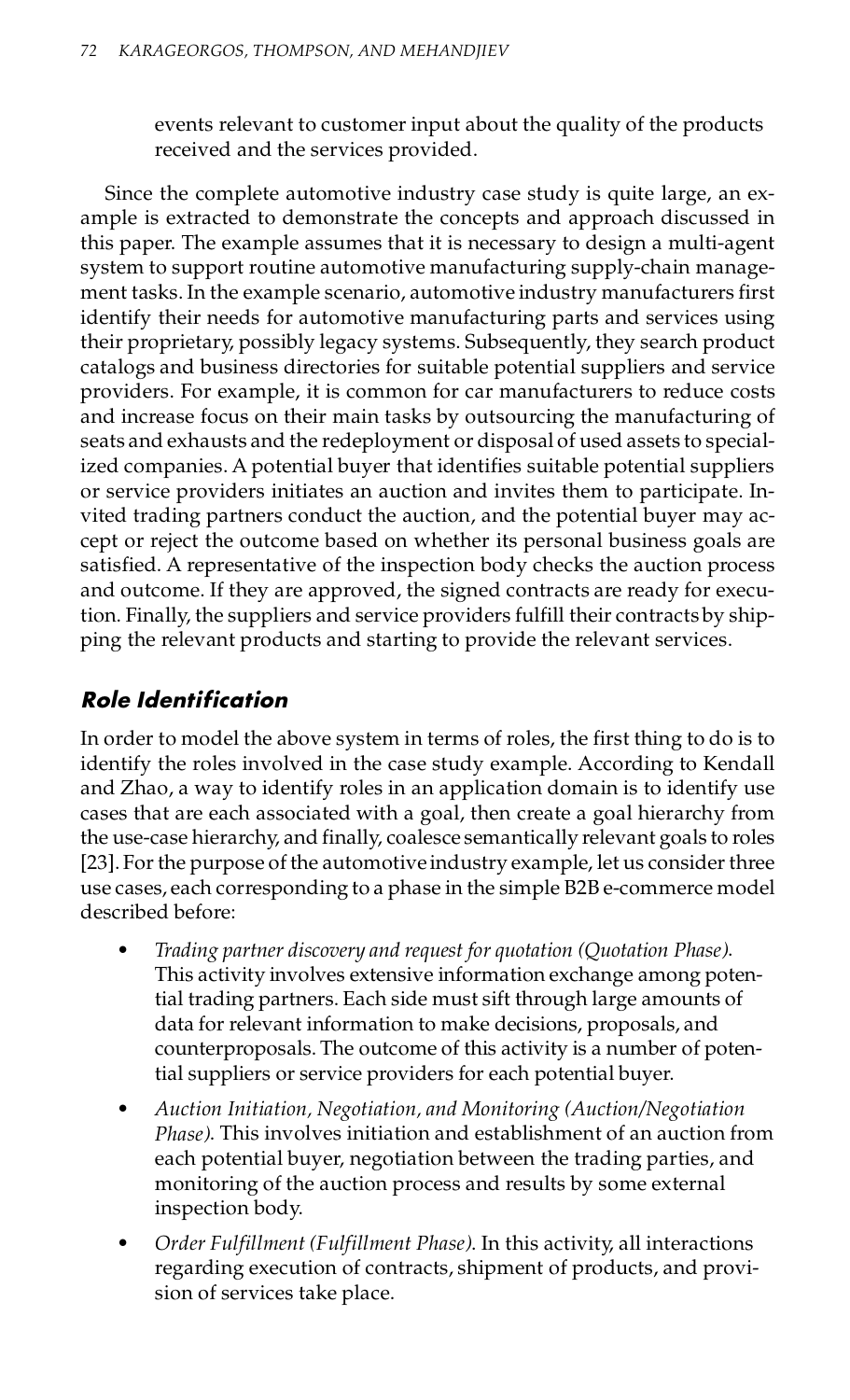Each use case has a number of high-level goals (*see Figure 3*). The behavior leading to achieving these goals can be modeled by appropriate roles. Thus the following roles can be identified (*see Figure 4*):

- 1. *Potential\_Buyer (goal Q1)*. This role describes the generic behavior of automotive industry manufacturers interested in purchasing manufacturing parts, outsourcing some of their business processes, or selecting collaborators for co-design projects regarding sophisticated automotive manufacturing parts. Potential buyers communicate with potential suppliers or service providers and request quotations and relevant information. Suppliers that have submitted attractive quotations are invited to participate in an auction.
- 2. *Potential\_Trader (goal Q2)*. Potential traders are suppliers or service providers that communicate with potential buyers providing them with quotations and further information. Potential traders also communicate with one other in attempts to establish coalitions and submit more attractive offers to potential buyers.
- 3. *Auction\_Operator (goal A1)*. This role describes the generic behavior of members of auction operation support groups (e.g., accessing common auction information including bidding history and trading participants status).
- 4. *Auction\_Coordinator (goal A11).* This role describes the behavior required to coordinate the operation of an auction. This includes informing the trading parties about the auction regulations, providing participant profiles, and gathering statistical data on their bidding histories. The performance of auction participants and the efficiency of the auction mechanisms are monitored.
- 5. *Auction\_Inspector (goal A12).* This role ensures the smooth operation of the auctioning process. The *Auction\_Inspector* accesses the auction data gathered by the *Auction\_Coordinator* and verifies that the process followed is legitimate. This is achieved by comparing auction process data with the auction rules and regulations obtained by communicating with the *Legislation\_Interface*, defined below.
- 6. *Legislation\_Interface (goal A2).* This role maintains a database of rules and legislation that govern the auction operations. Auction inspectors interact with this role and submit queries regarding auction procedures, receiving answers in various data formats.
- 7. *Invited\_Auction\_Participant (goal A3).* This is a utility role providing access to auction operations to selected suppliers and service providers. This involves authorization codes to participate in the auction business and provides access to profiles of other participants and to historical auction data.
- 8. *Auction\_Initiator (goal A4).* This role is responsible for initiating and running the auction. Its duties include selecting the auction type, the bid limits, and the starting price. Subsequently, it participates in the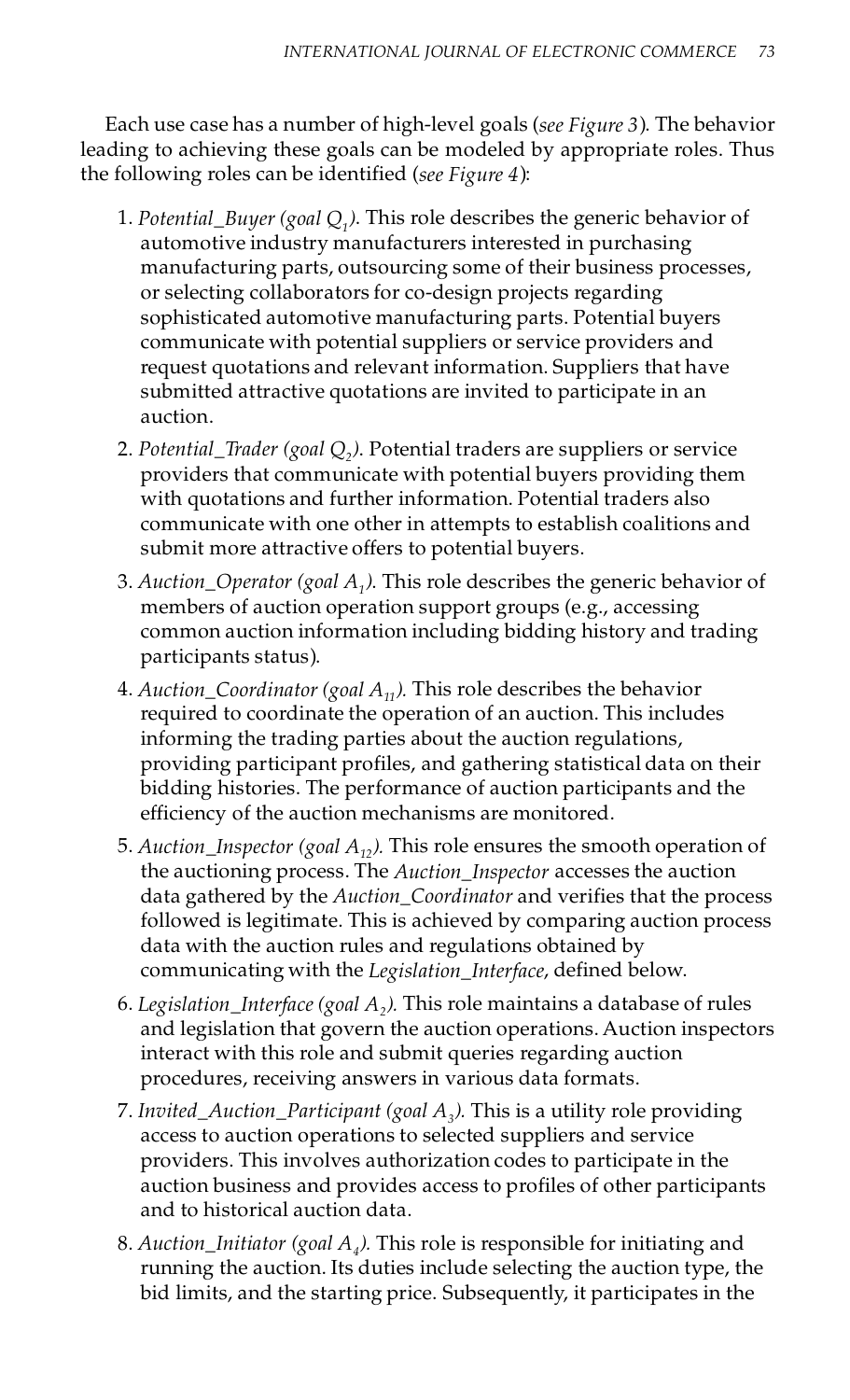

### **Figure 3. Use Case Goals for an Automotive Industry B2B Exchange Case Study**



**Figure 4. Role Models for the Automotive Industry B2B Exchange Case Study**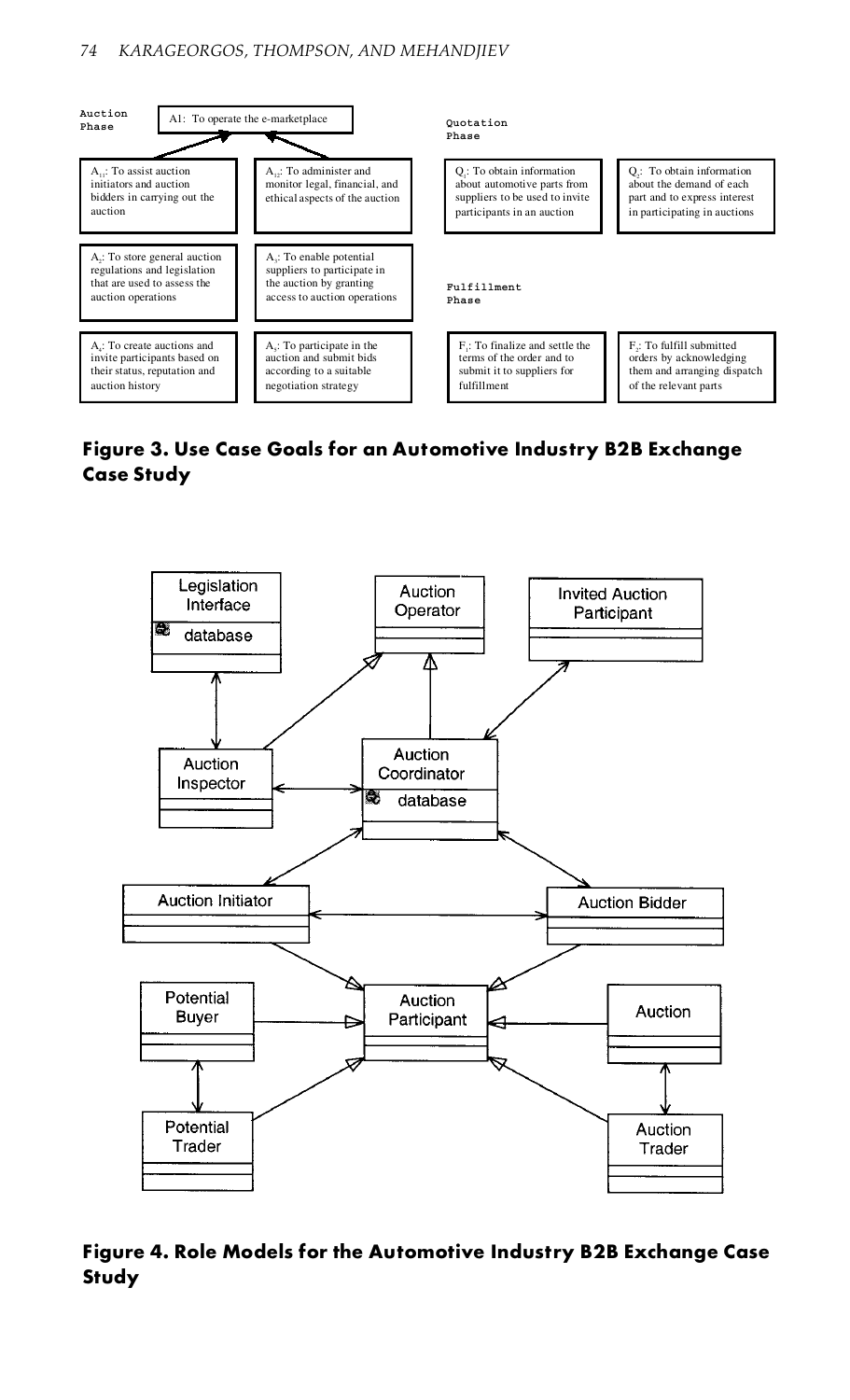negotiation with auction bidders by accepting bids and establishes a product-purchasing or service-provision agreement.

- 9. *Auction\_Bidder (goal A5).* This role participates in the auction and submits bids aiming to achieve a business contract at a beneficial price.
- 10. *Auction\_Buyer (goal F1). Auction\_Buyers* are active in the order fulfillment phase and interact with suppliers and service providers to finalize the details of product shipment and service provision start. They also ensure receipt of products and smooth utilization of the contracted services by interacting with inventory and proprietary workflow-management software.
- 11. *Auction\_Trader (goal F2).* This role is also active in the order-fulfillment phase and interacts with buyers to confirm receipt of shipped parts and prompt initiation of agreed services. Its responsibilities include notifying the shipping departments to execute shipment orders, informing the service departments to start provision of the contracted services, and interacting with the logistics and accounting departments to ensure that appropriate payment is received.
- 12. *Auction\_Participant.* As noted by Andersen [1], it is a good practice in role-modeling to extract any common behavior from a number of roles and model it separately in a new role. From the roles identified above, *Auction\_Initiator*, *Auction\_Bidder*, *Potential\_Buyer*, *Potential\_Trader*, *Auction\_Buyer*, and *Auction\_Trader* have some behavior in common. They all represent automotive industry parties that interact in the B2B exchange environment. This common behavior is modeled by a separate role that facilitates understanding of the resulting role models and specifies necessary constraints among roles.

## *Modeling Nonfunctional Aspects*

In the case study example, two nonfunctional aspects are taken into account in designing the multi-agent system: *security* and *privacy*. The security strategy implemented in the designed multi-agent system distributes access to different information sources to different software agents. Privacy is ensured by intermediation of trading interactions.

### *Security Issues*

Creating effective electronic business software security strategies and infrastructures is one of the biggest challenges in the electronic business software industry. IDC predicts that the U.S. information security services market will grow from \$2.8 billion in 1999 to more than \$8.2 billion in 2004 [16].

Common B2B software security requirements include identification/authentication of users to enter the system, authorization to enable them to access the permitted software functionality, user accountability, administration,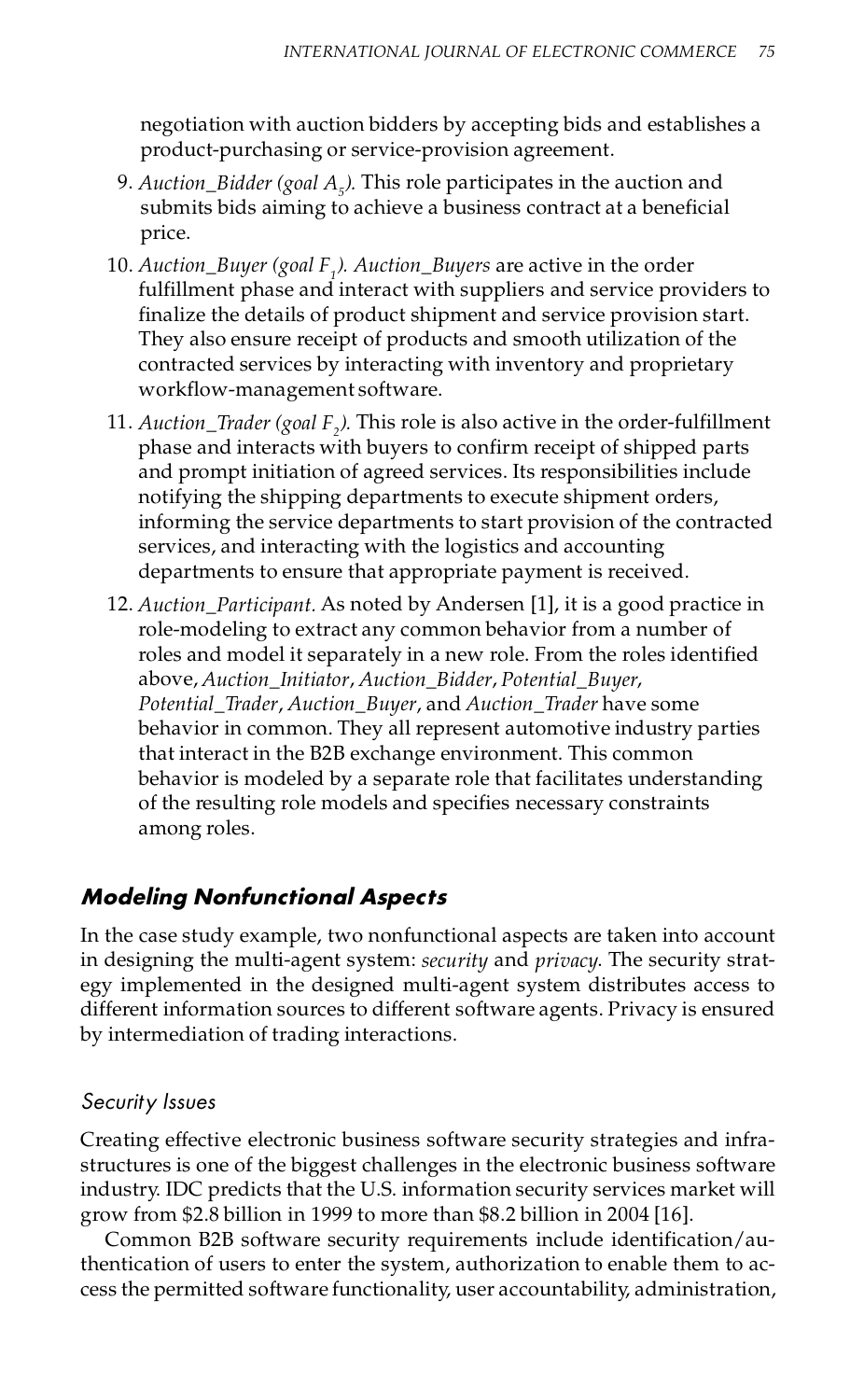and, most important, asset protection. Security strategies typically balance the degree of support for each requirement according to the general policies of the business. For example, higher access privileges for users result in lower software system security.

A security strategy initially requires high-level recognition of the business security concerns, which can be described as simple statements. Examples of high-level security concerns include monitoring user activity, forbidding access to unneeded data, and promoting security awareness among employees. Based on high-level descriptions of security concerns, more specific descriptions of security policies are introduced. Security policies are meant to address security issues when implementing business requirements. Examples of security policies are using out-of-band communication when responding to an incident alert, employing encrypted data exchange techniques, and maintaining a central transaction log server. Security policies lead to specific security actions, for example, disabling telnet and ftp in all externally accessible computers, validating html form data on both the client and server side, and adding an extra authorization level for very sensitive and important data.

There have been many approaches to classifying security strategies for possible reuse. One common approach applies the *limited view* security strategy discussed by Yoder and Baraclow [44]. According to the limited view strategy, users see only what they are allowed to access. Another typical strategy to strengthen the security of a distributed application is to provide a *secure access layer* combining both application and low-level network security [32, 44].

Based on these two security strategies, agents should not only exchange information using secure protocols and over a secure communication medium, but should not have access to information resources relevant to the operation of incompatible roles. The reason is that agents are highly flexible and configurable software components that can alter their behavior on runtime. For example, the goals of the *Auction\_Coordinator* role could lead to attempts to modify an auction legislation database if it had access to it. In the example here, a very simple security policy for role-based access control will prohibit the access of any agent to more than one database, where *database* refers to the set of all data sources relevant to a single role.

#### *Privacy Issues*

Consumers and organizations that do business over the Internet want assurance that their transactions will remain private and outside parties cannot access sensitive personal data. This is especially true in the emerging automotive industry B2B models that include vendors and external partners early in the business process, from product design through delivery and support. Competitors sometimes cooperate to complement one another's capabilities. For example, in the defense automotive sector, multiple manufacturers collaborate on contracts because of size, complexity, and the need for specialized services. Or a manufacturer may team up with a parts supplier that is also collaborating with its competitors. For example, an automotive supplier pro-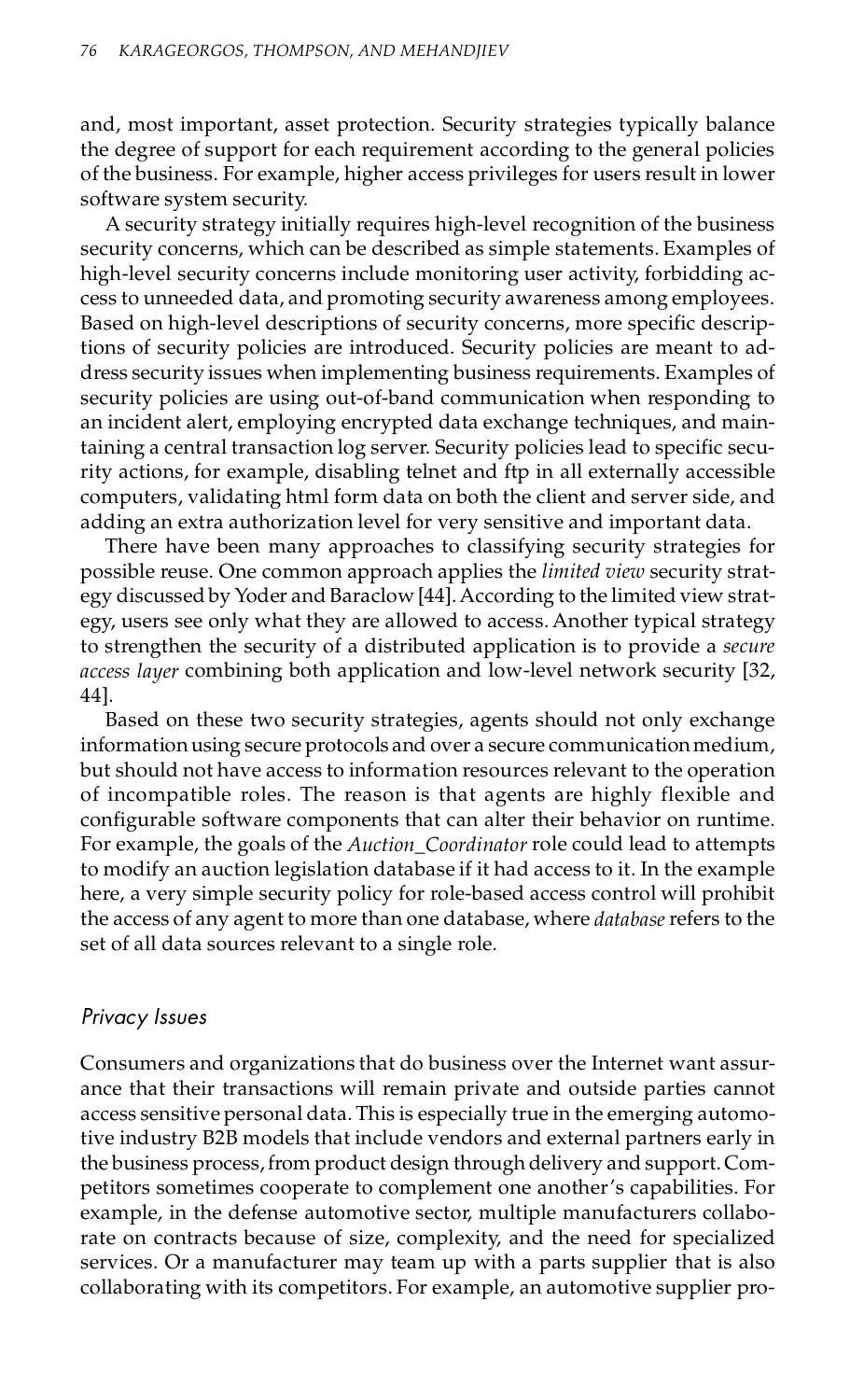

**Figure 5. The Mediator Pattern**

ducing seats may be working with several competing auto manufacturers on future designs. As an organization increases the size of its network, the variety of its markets, inputs, and outputs increases, and this too increases its need for privacy [25].

Although the technology exists to ensure privacy in personal and business communications and data, many companies that acquire private data from customers do not apply the necessary privacy practices. Therefore, software design solutions that ensure privacy among trading parties are required. It has been suggested that to support privacy Internet-based software should be based on a centralized data model, with nonpublic information disseminated to interacting parties by a trusted third party [2]. Intermediation has been successfully used in many application domains to enforce privacy, including electronic stock markets, manufacturing, and mobile workforce management [21, 35, 41].

Intermediation can be modeled by the *mediator role interaction* pattern.<sup>3</sup> This pattern involves three roles (*see Figure 5*):

- 1. *Initiator.* This role is active in the order-fulfillment phase and interacts with buyers to confirm receipt of shipped parts and prompt initiation of agreed services. Its responsibilities include notifying shipping departments to execute shipment orders, informing service departments to start provision of contracted services, and interacting with logistics and accounting departments to ensure that appropriate payment is received.
- 2. *Intermediary.* This role has access to all relevant information of both interacting parties. However, it does not just filter and selectively communicate information to initiators and responders. It can also reduce the costs of many information-intensive tasks by integrating customer-based functionality with privacy and security issues. For example, the intermediary can maintain a database of previous interactions among the same or relevant participants and can provide aggregated results considering any privacy limitations.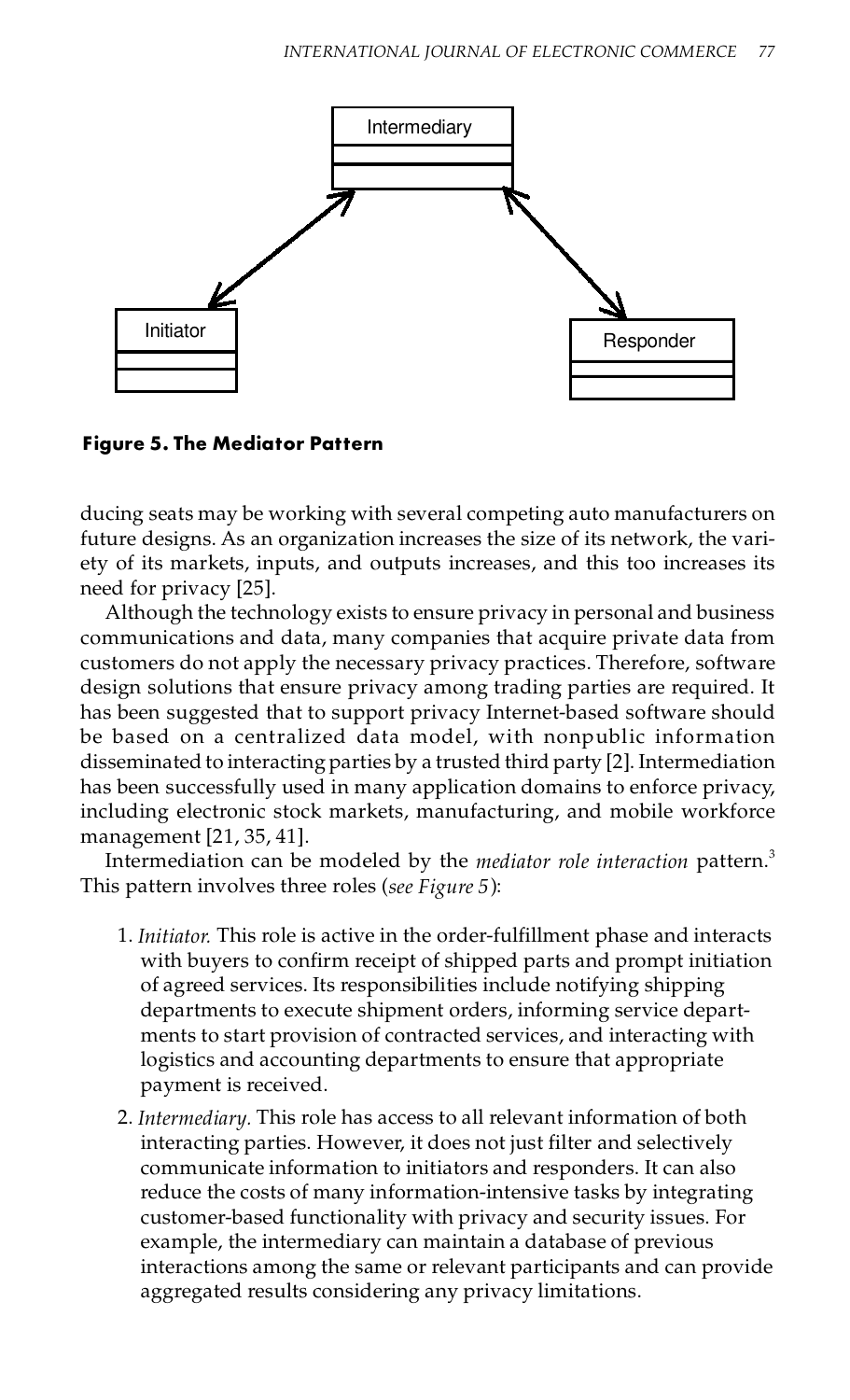

**Figure 6. Updated Role Models Based on the Mediator Pattern**

3. *Responder.* This role is similar to the *Initiator* role except that the *Responder* role responds and continues an interaction previously started by the *Initiator* role.

## *Role Composition*

Role composition takes place when the mediator role interacts with the roles identified previously. The resulting role models include the mediator pattern. The differences are depicted in Figure 6, which describes the resulting role models. Some roles remain the same, and some are replaced with new roles based on a *Mergeswith* relationship. The new roles are named by combining the names of the roles that contributed to their creation. The role-pairs *Potential\_Buyer—Potential\_Trader*, *Auction\_Initiator*—*Auction\_Bidder*, and *Auction\_Trader—Auction\_Buyer* are replaced because the new roles do not interact directly but only through intermediaries. The new roles can inform the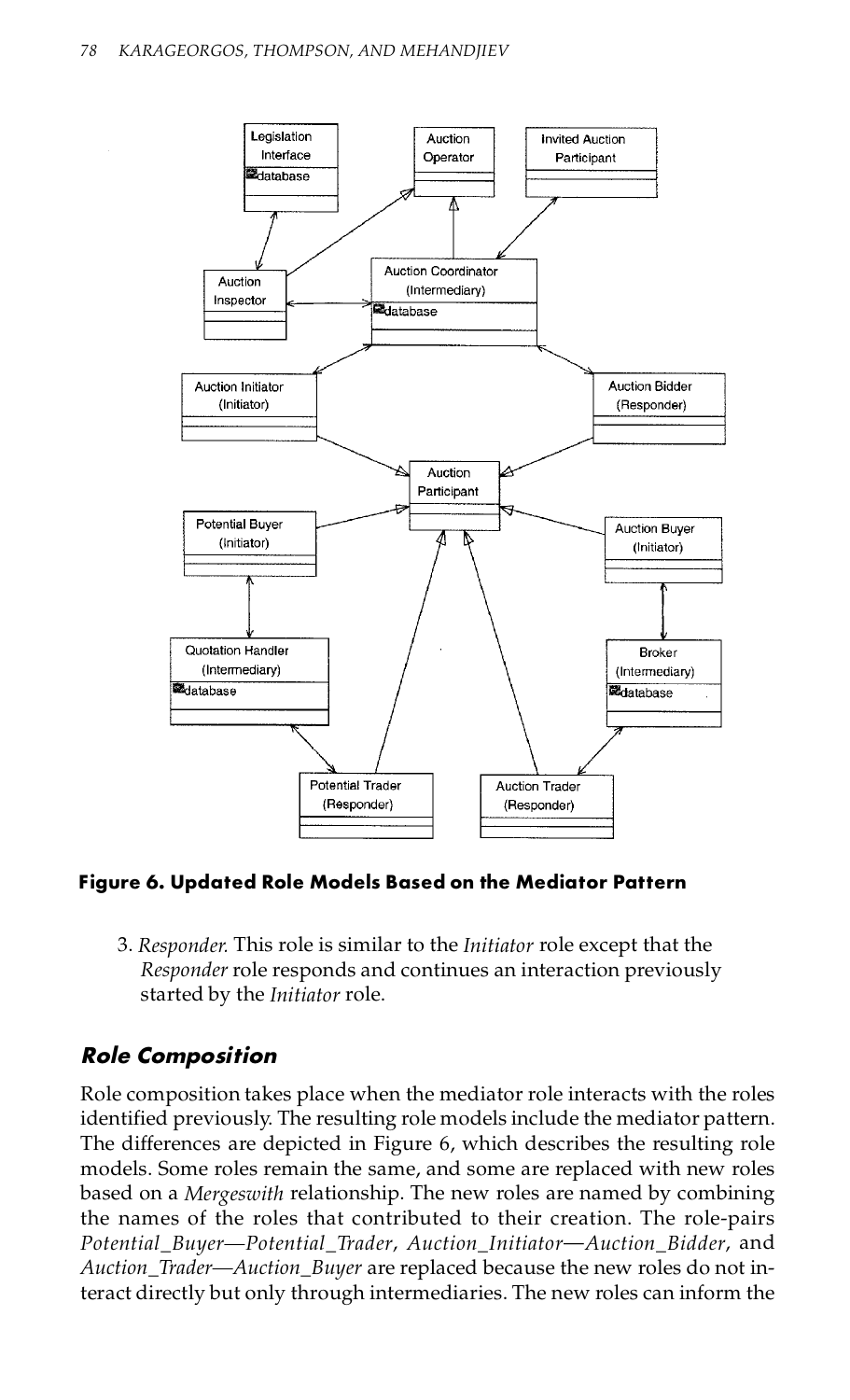intermediaries about their privacy requirements and make use of the utility services (e.g., statistical analyses) provided by the intermediaries. The *Auction-Coordinator*role is also replaced, and the new role acts both as an *Intermediary* and an *Auction\_Coordinator*.

Two new roles are needed at this stage:

- 1. *Quotation Handler.* This role provides a means to enhance the communication between potential buyers and potential suppliers. Apart from intermediation, *Quotation\_Handler* offers various services to both parties (e.g., electronic document management, analysis of data gathered throughout similar automotive sourcing requests for quotation). The role has access to a central repository of service sourcing documentation and product price lists.
- *2. Broker.* This role intermediates between buyers and suppliers or service providers in the fulfillment phase. It provides the functionality for many utility tasks (e.g., bills of materials, order management, shipping management, returns and status tracking) and maintains a database of order fulfillment critical information (e.g., inventory levels, usage history and patterns, receipts) to help eliminate excess inventory and premium transportation charges.

# *Specifying Design Constraints*

After identifying roles in the application domain and modeling nonfunctional aspects using well-known role interaction patterns, the next step is to model the remaining functional and nonfunctional aspects using constraints on roles and agent and role characteristics. This can be done with Role Constraint Language (RCL), a simple declarative specification language introduced to represent design constraints on roles and agent and role characteristics. The RCL syntax is simple and intuitive in order to facilitate the specification of constraints among roles. The underlying RCL semantic model is based on the algebraic semantics of the role algebra presented earlier. The basic concepts of RCL will be illustrated using the specification of the compositional constraints for the roles identified above, part of which is presented in Figure 7. For clarity, the role names in Figure 7 have been abbreviated when necessary.

An RCLspecification contains sections corresponding to role definitions, role constraints, and general constraints. The role definitions section specifies the names of the roles that will be considered in the design of the multi-agent system. More than one role name can be specified at the same specification statement. Furthermore, role characteristics (e.g., role collaborators and performance variables) can be associated with role names. This is illustrated in Figure 7 by specifying that the roles *Legislation\_Interface*, *Auction\_Coordinator*, *Quotation\_Handler*, and *Broker* have associated the integer performance variable *database*. Role characteristics are assigned values in the same section. The syntax for referring to the characteristics of each role is similar to that of common programming languages, using a '.' to link the role name and the role characteristic name.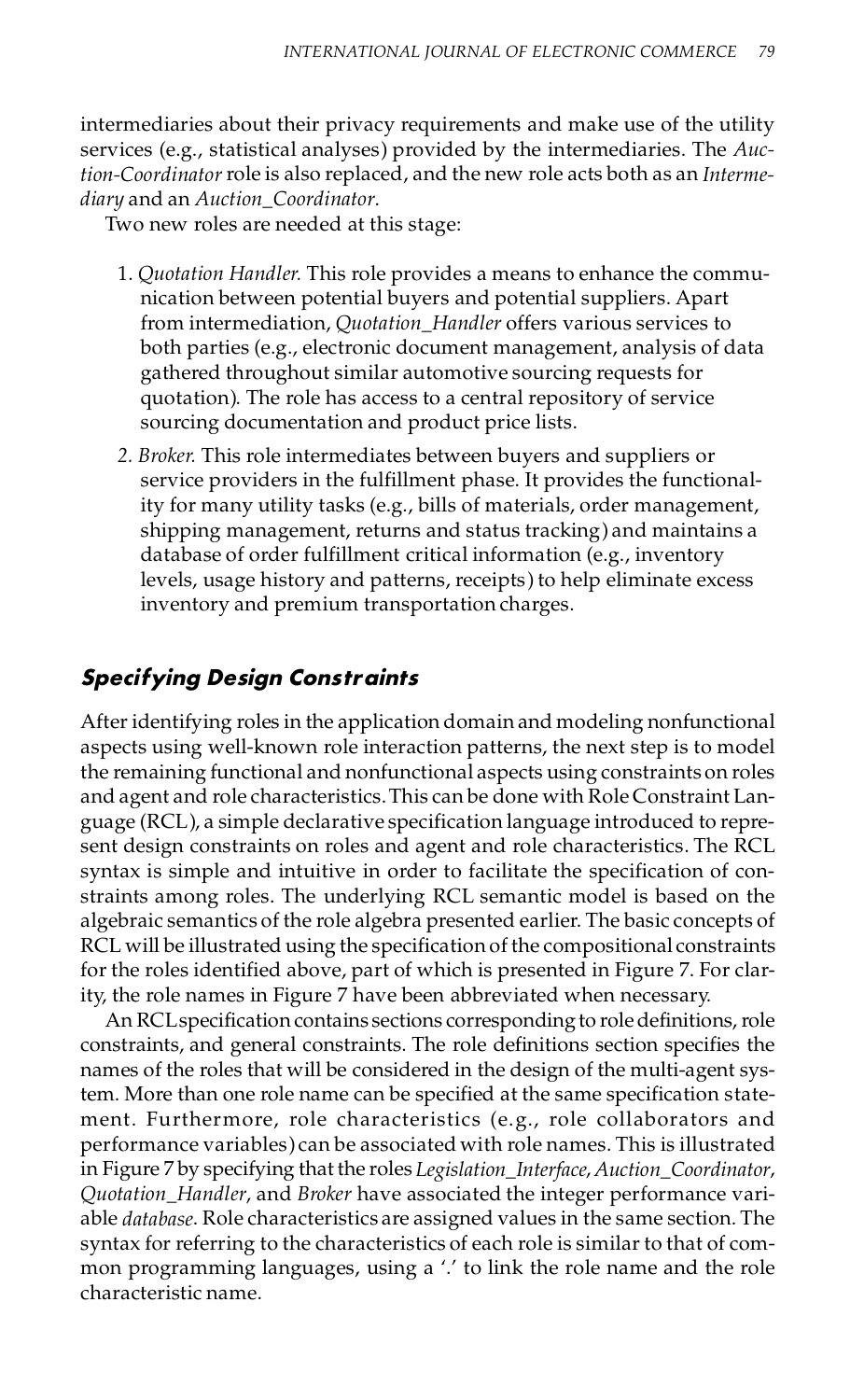```
merge(a_coordinator, intermediary, 
                                           a_coordinator_int);
                                   merge(p_buyer, initiator, p_buyer_i); 
                                   merge(a_initiator, initiator, 
                                           a_initiator_i);
                                    merge(a_buyer, initiator, a_buyer_i); 
                                    merge(p_trader, responder, p_trader_r); 
                                    merge(a_bidder, responder, a_bidder_r); 
                                    merge(a_trader, responder, a_trader_r); 
                                    not(a_participant, a_operator); 
                                    not(l_interface, a_coordinator); 
                                     not(1_interface, a_participant);
                                    not(a_coordinator, a_inspector); 
                                    not(a_coordinator, a_participant); 
                                    not(q_handler, a_participant); 
                                    not(q_handler, a_inspector); 
                                    not(broker, a_participant); 
                                    not(broker, a_inspector); 
                                    not(a_initiator, a_bidder);
                                    not(p_buyer, p_trader); 
                                    not(a_buyer, a_trader); 
                                    /* GENERAL CONSTRAINTS */
                                    Constraint Y { 
                                          forall a:Agent { 
                                              a.database <= 1 
                                            } 
                                     } 
/* ROLE DEFINITIONS */
Role a_operator, a_participant, 
    a_inspector, a_coordinator, 
    a_initiator, a_initiator_i, 
    a bidder, a bidder r.
    p_buyer, p_buyer_i, 
    p_trader, p_trader_r, 
    a_buyer, a_buyer_i, 
     a_trader, a_trader_r, 
     ia_participant, initiator, 
     intermediary, responder; 
Role l_interface, a_coordinator, 
    q_handler, broker { 
    int database; 
} 
    l_interface.database = 1; 
    a_coordinator.database = 1; 
     q_handler.database = 1; 
    broker.database = 1; 
/* ROLE CONSTRAINTS */
in(a_coordinator, a_operator); 
in(a_inspector, a_operator); 
in(a_initiator, a_participant); 
in(a_bidder, a_participant); 
in(p_buyer, a_participant); 
in(p_trader, a_participant);
in(a_buyer, a_participant); 
in(a_trader, a_participant); 
and(a_bidder, ia_participant);
```
#### **Figure 7. Compositional Constraints for the B2B Exchange Case Study**

In the role constraints section, any constraints between roles are specified in prefix form. For example, in(a\_coordinator, a\_operator) specifies that an a\_coordinator contains the a\_operator role. By using appropriate constraints between roles, it is possible to specify how different roles should be allocated to agent types. For example, the *Excludes* relation is used to specify that an agent that is *Auction\_Coordinator* cannot also be *Auction\_Inspector*. The *Excludes* relation is also used to specify that interacting roles in the request for the quotation, auction negotiation, and order fulfilment processes should be played by different agents.

In order for an agent to be an *Auction\_Bidder* and participate in an auction, it must have been previously invited by *Auction\_Initiator*. This is modeled using the *Requires* relation to specify that the *Auction\_Bidder* role must be played together with the *Invited\_Auction\_Participant*role. Changes in the behavior of roles when the mediator pattern is applied are modeled using the *Mergeswith* relation. For example, an *Auction\_Coordinator* merges with the *Intermediary* role resulting in the *Auction\_Coordinator\_Intermediary* role, which combines the behavior of the *Auction\_Coordinator* and *Intermediary* roles.

For security reasons, neither *Auction\_Coordinator* nor *Auction\_Participant* can coexist with the *Legislation\_Interface* role. For the same reason, *Auction \_Coordinator* cannot coexist with *Auction\_Inspector,* and *Auction\_Coordinator,*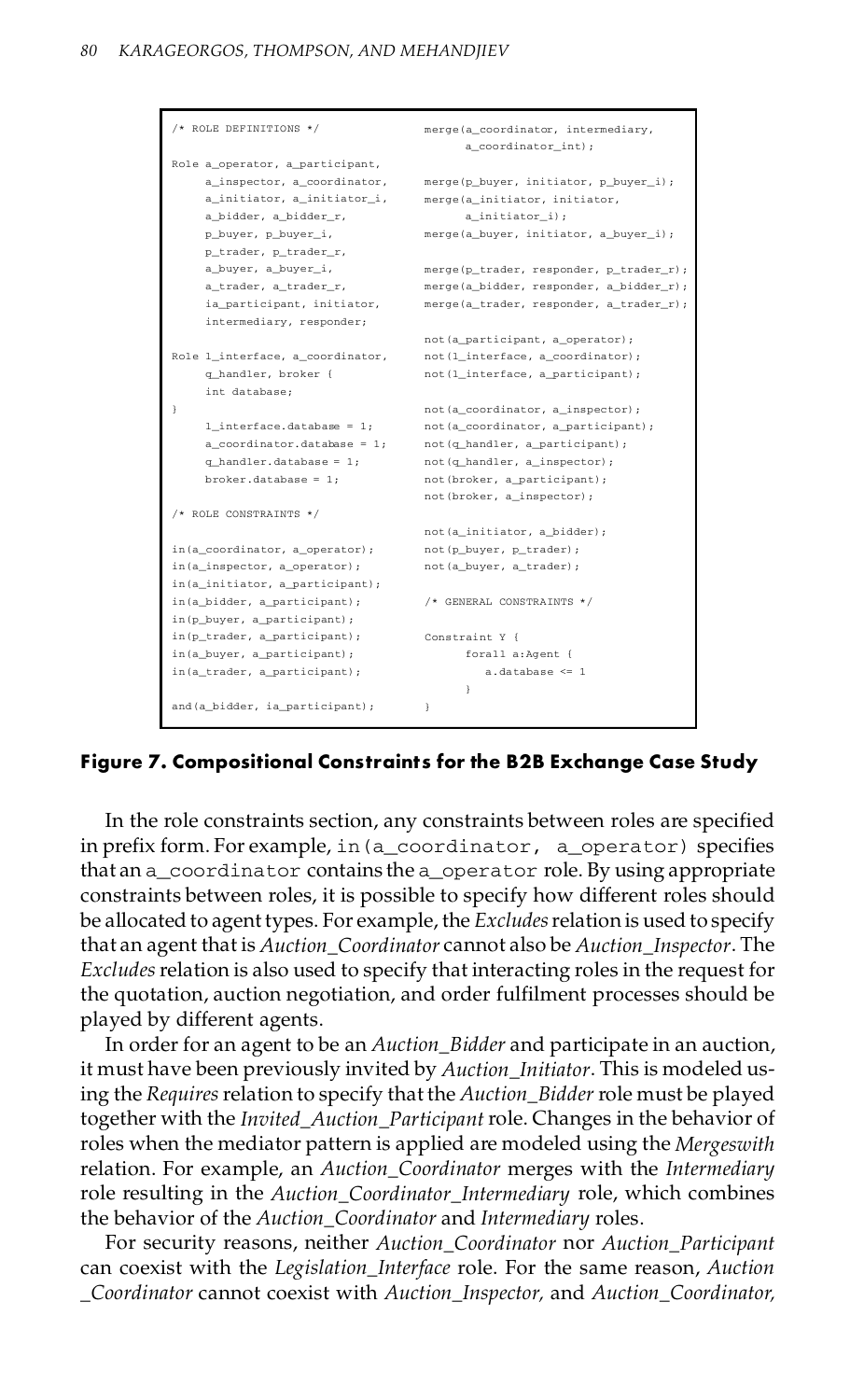*Quotation\_Handler*, and *Broker* cannot coexist with *Auction\_Participant*. These constraints are specified using the *Excludes* relation.

Constraints on agent and role characteristics are specified in the general constraints section. For example, to increase security, one would like agents to have access to not more than one information source. This is modeled by constraining the *database* performance variable to be at most 1 for all agent types. The value of the *database* variable of an agent type is equal to the sum of the values of the *database* variables of the roles the agent plays. This calculation only considers roles that have the *database* variable defined. For example, an agent that plays the *Quotation\_Handler*, *Auction\_Coordinator,* and *Auction \_Operator* roles is automatically associated with the performance variable *database,* since at least one of the roles it plays is associated with this variable. Furthermore, the value of the agent *database* variable would be 2, since the values of the *Auction\_Coordinator* and *Quotation\_Handler database* variables are 1 each and the *Auction\_Operator* role is not associated with a *database* variable.

### *Allocating Roles to Agent Types*

The constraints on roles and on agent and role characteristics define a constraint satisfaction problem that must be solved to allocate roles to agent types. Since search problems are hard to address optimally, suboptimal solutions are widely adopted. This section gives an overview of a heuristic algorithm for solving the role-allocation problem and discusses its application to allocate roles to agent types in the case study example.

#### *A Role-Allocation Algorithm*

The algorithm aims to minimize the number of agent types produced. Therefore, it tries to allocate as many roles to an agent type as possible before moving to the next one. Merging roles are processed first, and the algorithm moves to the remaining roles only when all the roles involved in a *Mergeswith* constraint have been allocated to an agent type. Every role is allocated to an agent type at least once. An overview of the algorithm is given in Figure 8.

The algorithm starts with an empty agent type and randomly allocates it to a group of merging roles involved in a *Mergeswith* relation. Then it checks whether the merging roles are involved in any other role constraints. If they are, the additional roles involved in those role constraints are also allocated to the agent type. Subsequently, the algorithm checks whether the agent type is consistent, which involves examining whether all the constraints concerning the roles so far allocated to the agent type are satisfied.

If these role constraints are satisfied, the next step is to check whether any general constraints concerning role characteristics of this agent type are also satisfied. If they are, the roles involved are considered part of this agent type and the two steps given above are repeated for as long as there are still merging roles to allocate. If allocating any further merging roles to the agent type results in constraints that are not satisfied, then a new agent type is created and the process is repeated. If there are constraints that are not satisfied and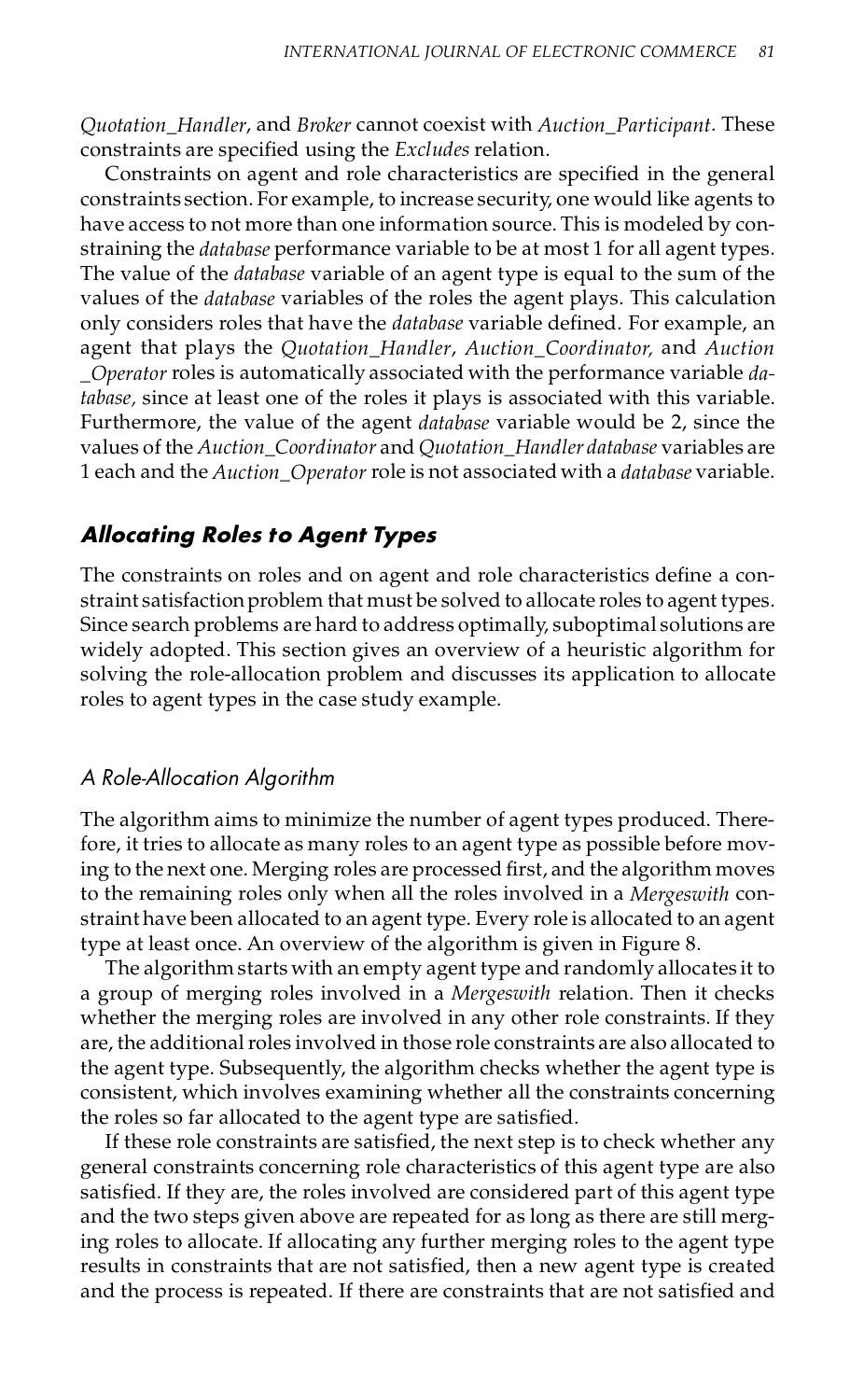```
1. Create a new agent type t. 
2. While there are remaining unprocessed merging 
   relationships: 
      a. Create agent type t' = t.
      b. Allocate roles ri involved in a merging 
         relationship m to agent type t'. 
      c. If t' is consistent for some allocation 
         combination of ri to t': 
            i. Check any constraints on the performance 
               variables of agent type t'. 
           ii. If they are satisfied: 
                  1. t = t'. 
                  2. Goto step 2. 
      d. If agent type t is empty then error. 
3. While there are remaining unallocated roles: 
      a. Create agent type t' = t.
      b. Allocate a role r to the agent type t'. 
      c. If t' is consistent for some allocation 
         combination of r to t': 
            i. Check any constraints on the performance 
               variables of agent type t'.
          ii. If they are satisfied: 
                  1. t = t'.
                  2. Goto step 3. 
      d. If agent type t is empty then error. 
4. Terminate with success
```
### **Figure 8. A Simple Search Algorithm for Allocating Roles to Agent Types**

the agent type was initially empty, the algorithm stops with an error message.

When all the merging roles are finished and there are still roles available, the algorithm attempts to allocate the remaining roles to the current agent type. In case of failure, a new agent type is created and the process continues until all available roles have been allocated to agent types.

This simple and intuitive algorithm is currently being used as a baseline for comparisons in ongoing research about role-allocation algorithms. The algorithm works reasonably well for case study examples involving approximately 40 roles and having, on average, 10 merging role constraints, 20 other role constraints, and two general constraints. However, the algorithm becomes inefficient when the total number of roles increases, the number of merging role constraints decreases, or the total number of constraints increases.

#### *Role-Allocation Results*

An application of the algorithm to the RCL specification will now be presented. The results of the role allocation are summarized in Figure 9. The algorithm is assumed to start randomly from the merge (a coordinator, intermediary, a\_coordinator\_int) constraint. These three roles are allocated to the first agent type. Since a\_coordinator contains a\_operator, the a\_operator role is also allocated to this agent type. All the constraints so far involving the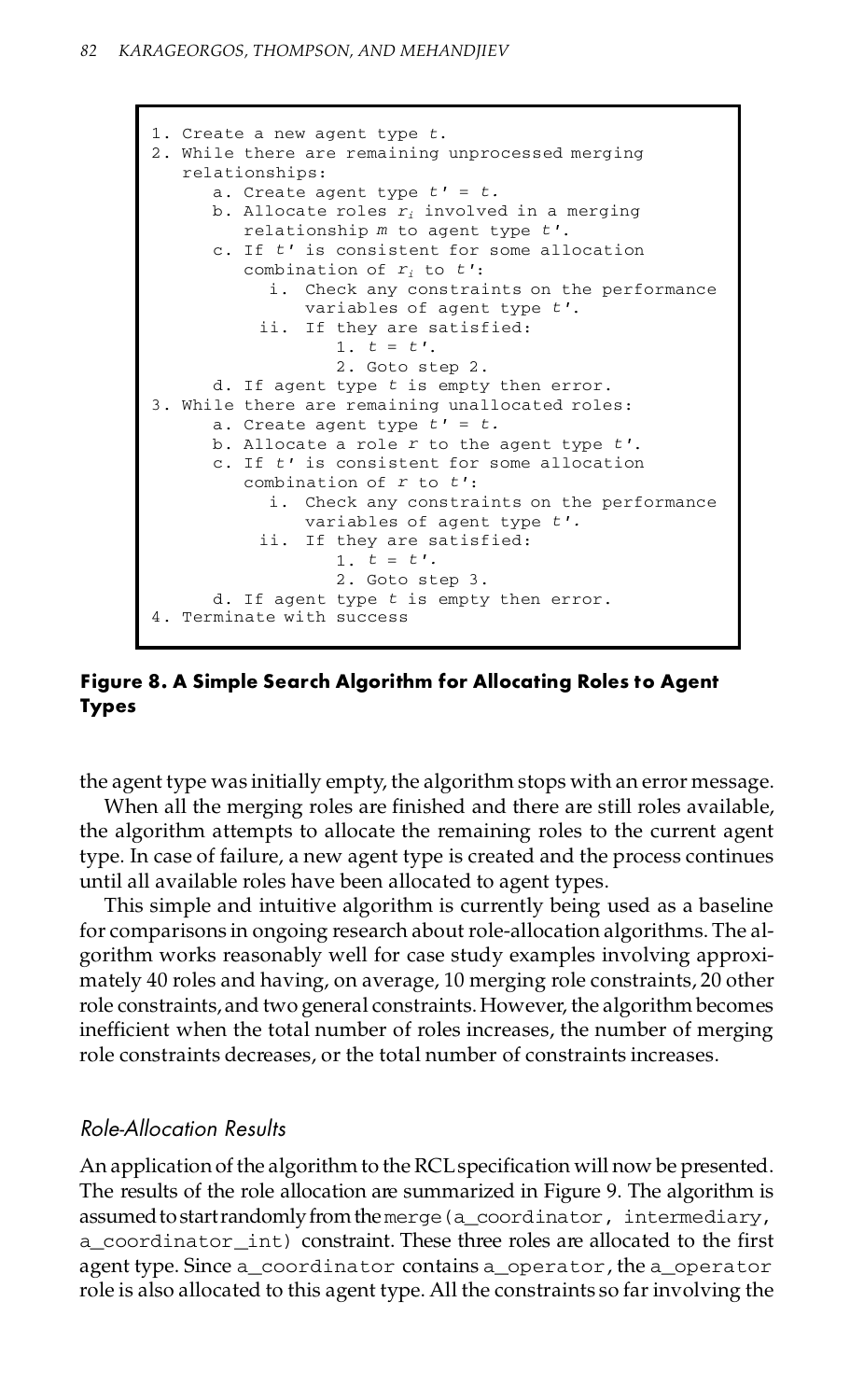

**Figure 9. Agent Types for the B2B Exchange Case Study**

allocated roles are satisfied. Subsequently, a check of the general constraint a.database  $\leq 1$  is done, and it is successful because a.database = a coordinator int.database = 1.

The next step is to attempt to allocate roles from the merge (p\_buyer, initiator, p\_buyer\_i) constraint. Since the role p\_buyer contains a\_participant, an attempt to also allocate a\_participant is made. However, a\_coordinator excludes a\_participant, and therefore this allocation attempt fails. Subsequent attempts to allocate roles participating in the remaining merging constraints fail for the same reason.

The algorithm then proceeds to create a second agent type. In the second agent type, the roles involved in the next three merging constraints are successfully allocated. Since p\_buyer, a\_initiator, and a\_buyer contain a\_participant, the a\_participant role is also allocated to this agent type and the general constraint is satisfied. The series of successful allocation steps is interrupted when the algorithm attempts to allocate roles from the merge(p\_trader, responder, p\_trader\_r) constraint. The reason is that a p\_buyer cannot be a p\_trader in the auction type considered, which is specified in Figure 8 using an *Excludes* relation.

The next step is to create a third agent type where the roles involved in the remaining merging constraints are successfully allocated. Since p\_trader, a\_bidder, and a\_trader contain a\_participant, the a\_participant role is also allocated to this agent type. The ia\_participant role is also allocated because a\_bidder requires ia\_participant. As there are no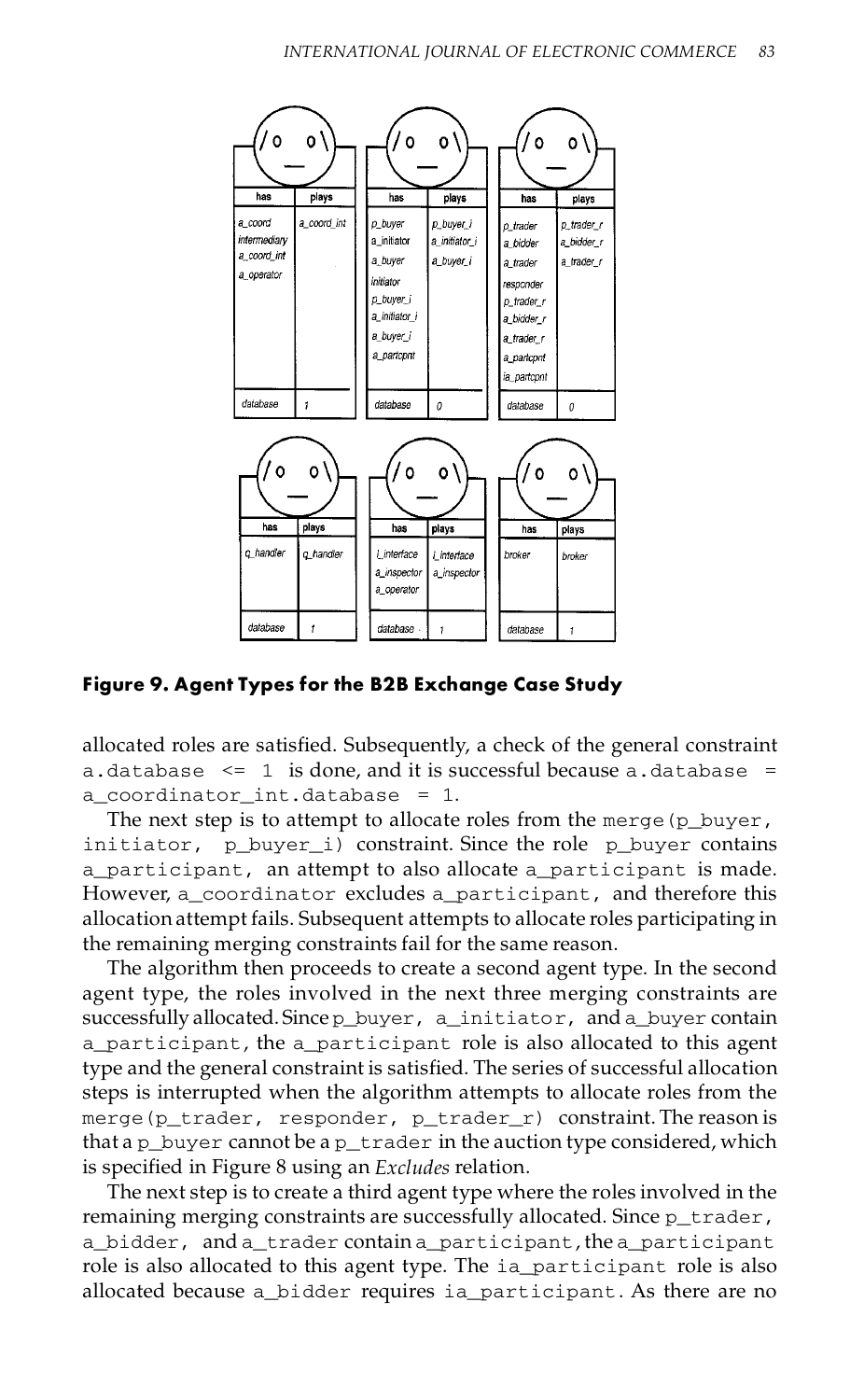merging constraints left, the algorithm attempts to allocate the remaining roles. This attempt fails for this agent type because q\_handler, broker, a\_operator, and l\_interface cannot coexist with a\_participant, as specified in Figure 7.

Afourth agent type is therefore created, and the q\_handler role is randomly allocated to it. The algorithm fails to allocate l\_interface to this agent type because, as explicitly specified in Figure 7, q\_handler cannot coexist with l\_interface. The algorithm also fails to allocate a\_inspector because in that case it would also have to allocate a\_operator, contained by a\_inspector, which is excluded by q\_handler. Finally, broker cannot be allocated, since in that case the agent *database* value would be 2 and the general constraint would be violated.

This leads to the creation of a fifth agent type where the l\_interface and a\_inspector roles are successfully allocated. Since a\_inspector contains a\_operator, the a\_operator role is also allocated to this agent type. However, the broker role cannot be allocated, since it cannot coexist with a\_inspector, as specified in Figure 7.

Finally, a sixth agent type containing the remaining role broker is created, and the algorithm ends with success.

#### **Comparison with Relevant Work**

The existing approaches to agent-based system engineering can be either *dynamic*, where the agent behavior is dynamically specified at runtime, or *static* where the agent system is engineered statically at design time. Static approaches can be ad hoc, *formal,* or *informal*. RAMASD is a static, semiautomatic approach that formalizes some of the modeling primitives, the relations among roles, thus enabling automatic tool support for designer and convenient reuse of design knowledge. Furthermore, RAMASD explicitly models nonfunctional requirements.

An increasing amount of work has been done on the use of software agents for B2B electronic commerce (e.g., [3, 7, 24]) and B2B cross-organizational workflow management (e.g., [19, 31, 36]). However, there have not been many systematic approaches suited for engineering of agent-based B2B systems. A notable exception is the Interaction-Oriented Programming (IOP) approach, which emphasizes engineering agents to that achieve coherence throughout cross-organizational processes [37]. In IOP, multienterprise workflows are flexibly enacted by enabling agents to enter into and behave according to their *commitments* to one another. Considering the commitments they have acquired and the capabilities they possess, agents autonomously adopt and abandon various roles until their commitments are fulfilled. However, with IOP the agent system designer has to work at a low level of abstraction, and IOP does not explicitly model nonfunctional requirements. Furthermore, the reorganization necessary for the agents to decide about the roles they need to play can be resource-consuming and may result in unstable systems because reorganization messages may take a long time to propagate.

Every approach to agent system design that is based on massive reorgani-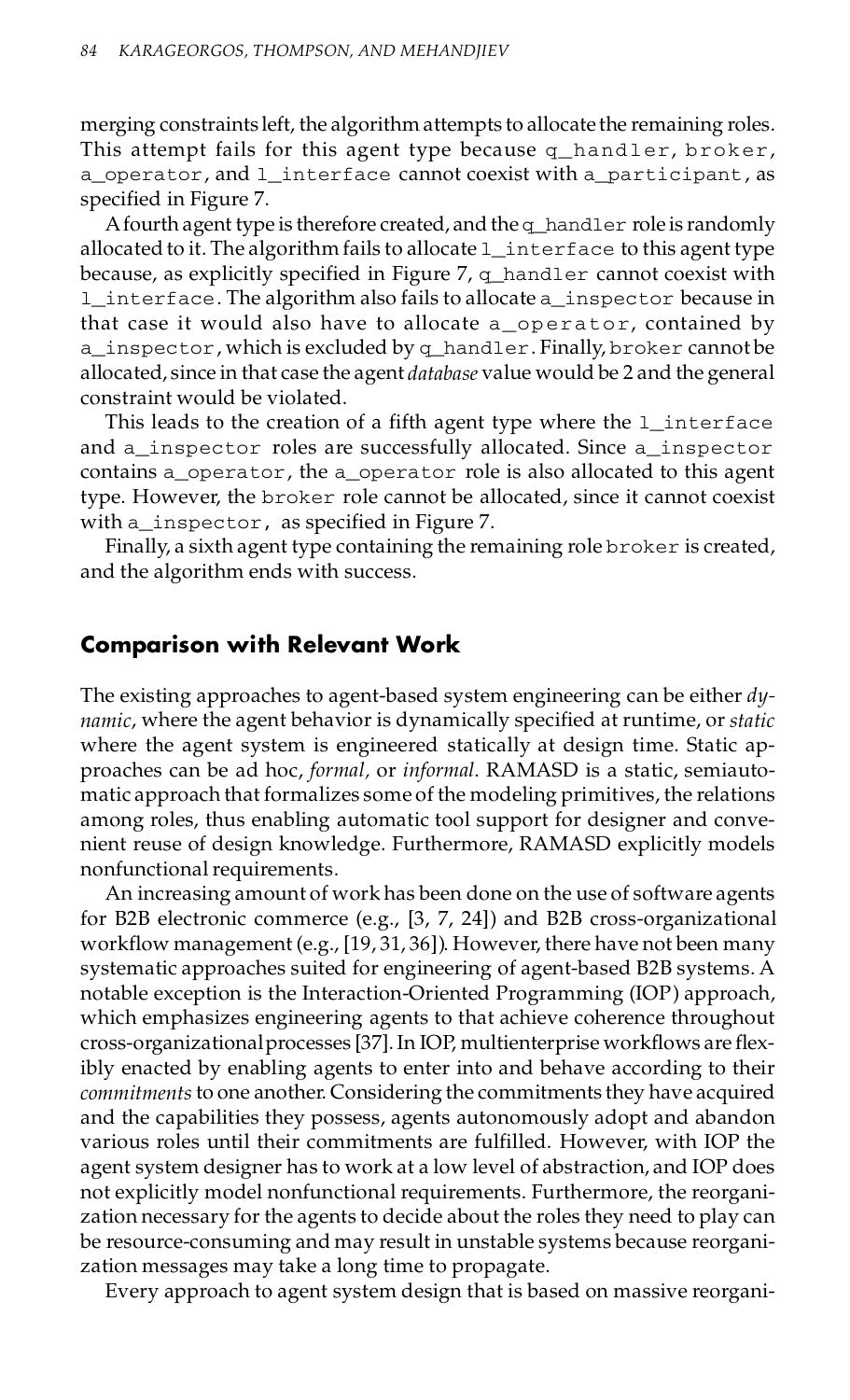zation during runtime suffers from similar weaknesses. For example, Tambe describes a dynamic agent organization approach that assigns task plans to agents that already play the necessary roles and have the appropriate capabilities [40]. This approach assumes that suitable agents already exist in cyberspace and can be allocated task plans as required. The task plan allocation method aims to utilize the capabilities of an agent to the maximum extent before allocating task plans to a different agent. Although this straightforward practice facilitates design of the agent system, it does not explicitly consider nonfunctional requirements (e.g., fully utilized agents could become a system bottleneck, resulting in poor system performance). To mitigate such problems, RAMASD aims to optimize the initial agent-system design so that the need for dynamic reorganization on runtime is reduced.

Several other methodologies also focus on engineering the agent system statically on design time. These methodologies originate in object-oriented analysis and design (e.g., [22, 28, 43]), knowledge engineering (e.g., [9, 17]), formal methods (e.g., [33]), and information systems engineering (e.g., [8]). The notions of role and role-based modeling appear in most of the aforementioned agent-based system engineering approaches. However, their definitions of role are limited to a conceptual level, whereas the role definition presented in this paper is extended to a pragmatic level in order to quantitatively model nonfunctional requirements.

We believe no other agent system engineering methodology explicitly considers nonfunctional requirements, apart from TROPOS, which at some stage includes introducing actors and subactors that contribute positively to nonfunctional requirements [8]. The same result can be achieved in RAMASD by introducing appropriate nonfunctional models. Furthermore, the majority of the aforementioned agent systems engineering methodologies are systematic but informal, which means that they cannot be automated to any extent by a software tool providing automatic support to the designer. In contrast, RAMASD is semiautomatic, because the relations among roles are formally described in the role algebra, and roles can be automatically allocated to agents. RAMASD has been implemented in the Zeus agent-building toolkit [27].

Approaches based on formal methods can be fully automated but require the agent system designer to work at a low level of abstraction [33]. In contrast, RAMASD considers role models as first-class design constructs enabling designers to work at a high level of abstraction and to conveniently reuse functional, nonfunctional, and organizational settings.

Semiautomating agent system design is an approach also followed by the Multiagent Software Engineering methodology (MaSE), which is also based on role models [39, 42]. The MaSE methodology consists of seven analysis and design stages and attempts to formally capture the relationships between models. The design stages are incorporated in an agent system development tool called AgentTool. Although MaSE aims at formally defining the steps from analysis to design of agent systems, there is no notion of organizational relationships between the agents, since agents are viewed as specializations of objects. Nonfunctional aspects are not explicitly supported, and collective behavior cannot be pragmatically reused, since modeling is done only at the conceptual level. In contrast, RAMASD models behavior at a pragmatic level,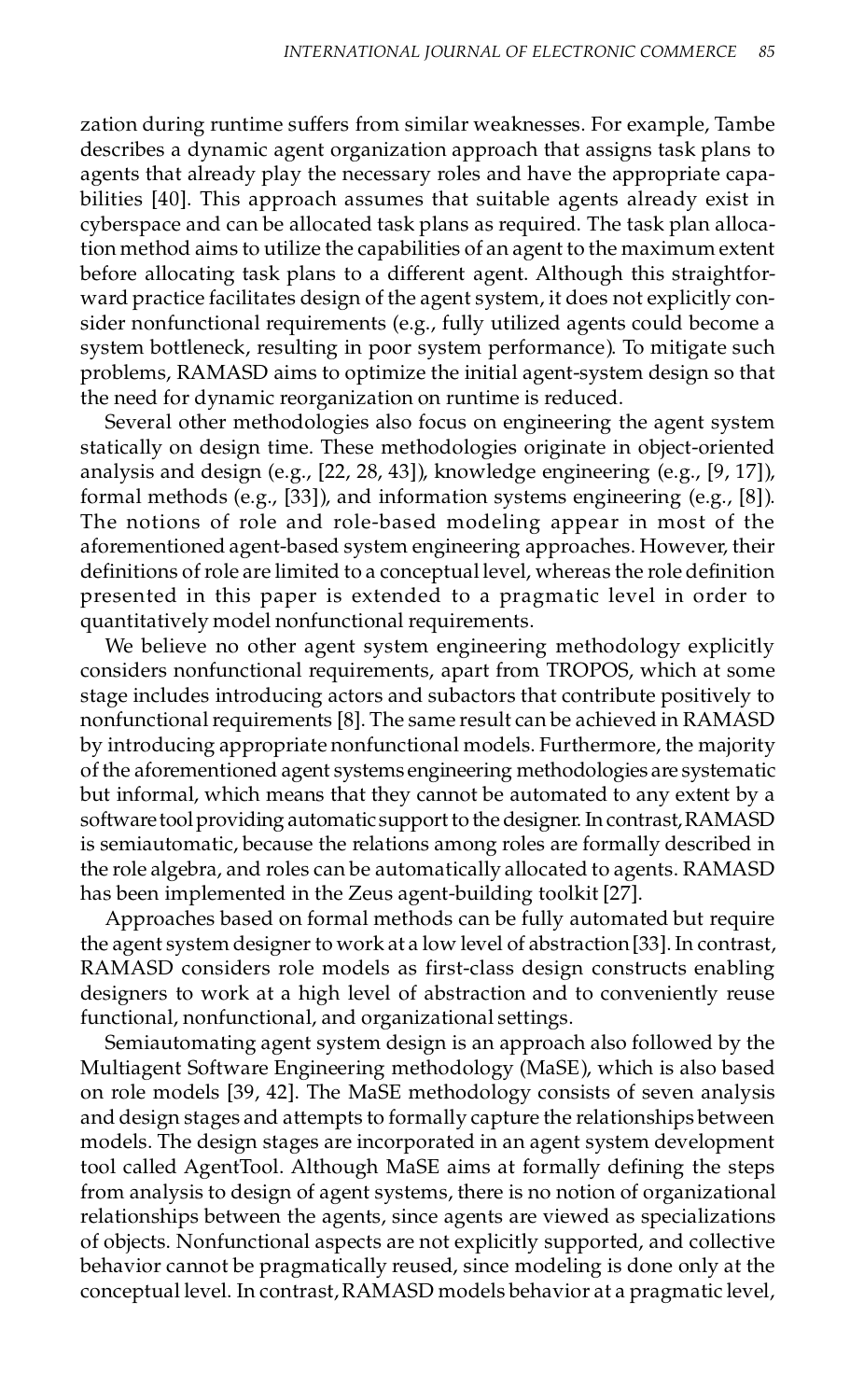including functional, nonfunctional, and organizational aspects, and formalizes relations among roles in a role algebra. This enables semiautomation of the design process and allows the designer to work at a high level of abstraction. As a result, the complexity of the design process is reduced.

#### **Conclusions and Further Work**

Existing approaches to agent organization design do not pay enough attention to reducing the complexity of the design process and do not pragmatically consider nonfunctional requirements on design time. The semiautomatic approach described in this paper addresses these concerns by extending the definition of role so that nonfunctional aspects can be pragmatically modeled and by defining a simple role algebra that facilitates the automatic allocation of roles to agents. This enables the practical reuse of functional, nonfunctional, and organizational design patterns by representing them as role models that can be manipulated in line with the proposed role algebra. Thus the complexity of the design process is reduced.

However, there are issues that are not addressed in this paper. For example, since agents can play different roles in different contexts, the possible contexts should be considered when designing agent organizations. In the near future, RAMASD will be extended to consider role playing within some context. As a longer-term research task, the role algebra will be used to study the impact of allocating and deallocating roles to agents on runtime when the system requirements change dynamically. Finally, the specification of multiple constraints on roles and their characteristics can lead to overconstrained problems. To investigate this issue, the efficiency of a number of algorithms for allocating roles to agents under different numbers and hardness of constraints will be examined.

#### **NOTES**

1. The terms *agent-based system* and *agent organization* are used interchangeably in this paper.

2. Activity in this context will represent the whole causal sequence of events and actions caused by one triggering event and will correspond to the UML's concept of "use case."

3. More information about the use of the mediator role interaction pattern can be found in E.A. Kendall, Agent analysis and design with role models, vol. 1: Overview (unpublished internal report), BT Exact Technologies, January 1999.

#### **REFERENCES**

1. Andersen, E.P. Conceptual modelling of objects: A role modeling approach. Ph.D. dissertation, University of Oslo, 1997.

2. Andrews, P., and Adler, S. *Privacy: Basing Service on Respect*. New York: Center for IBM E-business Innovation, IBM Labs, 2001 ([www-1.ibm.com/](http://www-1.ibm.com/services/strategy/files/IBM_Consulting_Privacy_Basing_service_on_respect.pdf)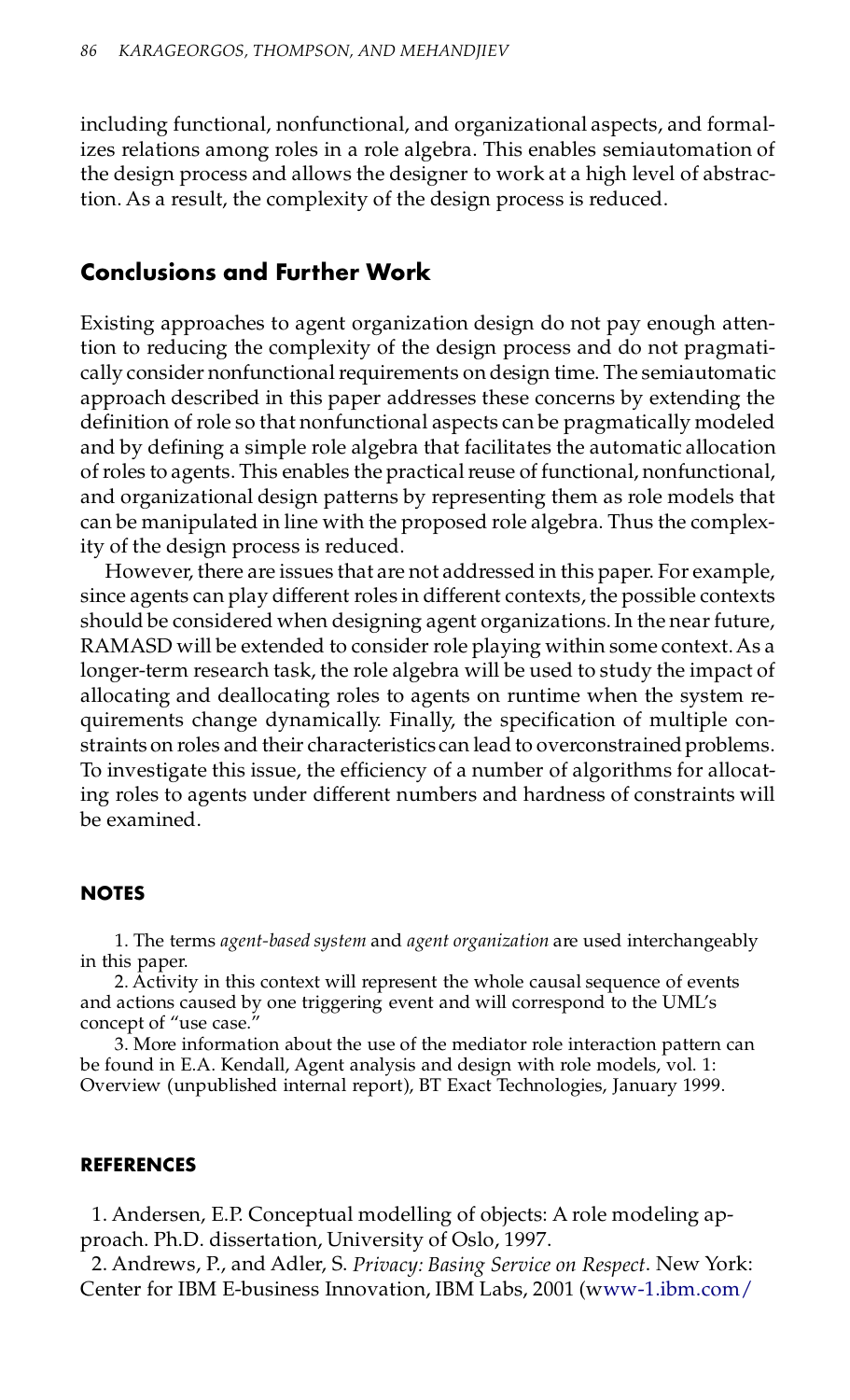[services/strategy/files/IBM\\_Consulting\\_Privacy\\_Basing\\_service\\_on\\_](http://www-1.ibm.com/services/strategy/files/IBM_Consulting_Privacy_Basing_service_on_respect.pdf) [respect.pdf](http://www-1.ibm.com/services/strategy/files/IBM_Consulting_Privacy_Basing_service_on_respect.pdf)).

3. Bartelt, A., and Lamersdorf, W. Agent-oriented concepts to foster the automation of e-business*.* In A.M. Tjoa, R.R. Wagner, and A. Al-Zobaidi (eds.), *Proceedings of the Eleventh International Workshop on Database and Expert Systems (DEXA 2000)*. Munich: IEEE Computer Society Press, 2000, pp. 775–779.

4. Biddle, B.J. *Role Theory: Expectations, Identities and Behaviors*. London: Academic Press, 1979.

5. Blake, M.B. WARP: An agent-based process and architecture for workflow-oriented distributed component configuration*.* In H.R. Arabnia (ed.), *Proceedings of the 2000 International Conference on Artificial Intelligence (IC'AI2000) (Session on Software Agent-Oriented Workflow)*. Las Vegas: CSREA Press, 2000, pp. 205–213.

6. Blake, M.B. Innovations in software agent-based B2B technologies*.* In *Workshop on Agent-Based Approaches to B2B at the Fifth International Conference on Autonomous Agents (AGENTS 2001)*. Montreal: ACM Press, 2001, pp. 1–7.

7. Blake, M.B.; Cornett, T., and Piquado, T. Using intelligent agents in conjunction with B2B interoperability*.* In *Proceedings of the 2001 International Conference on Artificial Intelligence (IC'AI2001) (Session on Agent-Oriented Software Architectures for B2B)*. Las Vegas: CSREA Press, 2001, pp. 538–545.

8. Bresciani, P.; Perini, A.; Giunchiglia, F.; Giorgini, P.; and Mylopoulos, J. A knowledge level software engineering methodology for agent oriented programming*.* In E. Andre and S. Sen (eds.), *Proceedings of the Fifth International Conference on Autonomous Agents (AGENTS 2001)*. Montreal: ACM Press, 2001, pp. 648–655.

9. Caire, G.; Coulier, W.; Garijo, F.; Gomez, J.; Pavon, J.; Leal, F.; Chainho, P.; Kearney, P.; Stark, J.; Evans, R.; and Massonet, P. Agent-oriented analysis using Message/UML*.* In M.J. Wooldridge, G. Weis, and P. Ciancarini (eds.), *Agent-Oriented Software Engineering II: Second International Workshop (AOSE 2001), Montreal, Canada*. Berlin: Springer-Verlag, 2001, pp. 151–168. 10. Chung, L.; Nixon, B.A.; Yu, E.; and Mylopoulos, J. *Non-Functional*

*Requirements in Software Engineering*. New York: Kluwer Academic Publishers, 2000.

11. Covisint. *Covisint Solution Suites*. Covisint, LLC., 2002 ([www.covisint](http://www.covisint.com) [.com](http://www.covisint.com)).

12. Durante, A.; Bell, D.; Goldstein, L.; Gustafson, J.; and Kuno, H. *A Model for the E-Service Marketplace*. Palo Alto, CA: HP Laboratories, 2000 ([www.hpl.hp.com/techreports/2000/HPL-2000–17.htm](http://www.hpl.hp.com/techreports/2000/HPL-2000-17.html)l).

13. Electronic Marketplaces Source Guides. *Business to Business Marketplaces to the Automotive Industry*. Momentum Technologies LLC, 2000 ([www](http://www.sourceguides.com/markets/byI/auto/byC/B2B/B2B.shtml) [.sourceguides.com/markets/byI/auto/byC/B2B/B2B.shtm](http://www.sourceguides.com/markets/byI/auto/byC/B2B/B2B.shtml)l).

14. Ferber, J., and Gutknecht, O. A meta-model for the analysis and design of organizations of multi-agent systems*.* In E. Durfee, M. Georgeff, and N.R. Jennings (eds.), *Proceedings of the International Conference in Multi-Agent Systems (ICMAS 98)*. Paris: IEEE Computer Society Press, 1998, pp.

128–135.

15. Guttman, R.H.; Moukas, A.G.; and Maes, P. Agent-mediated electronic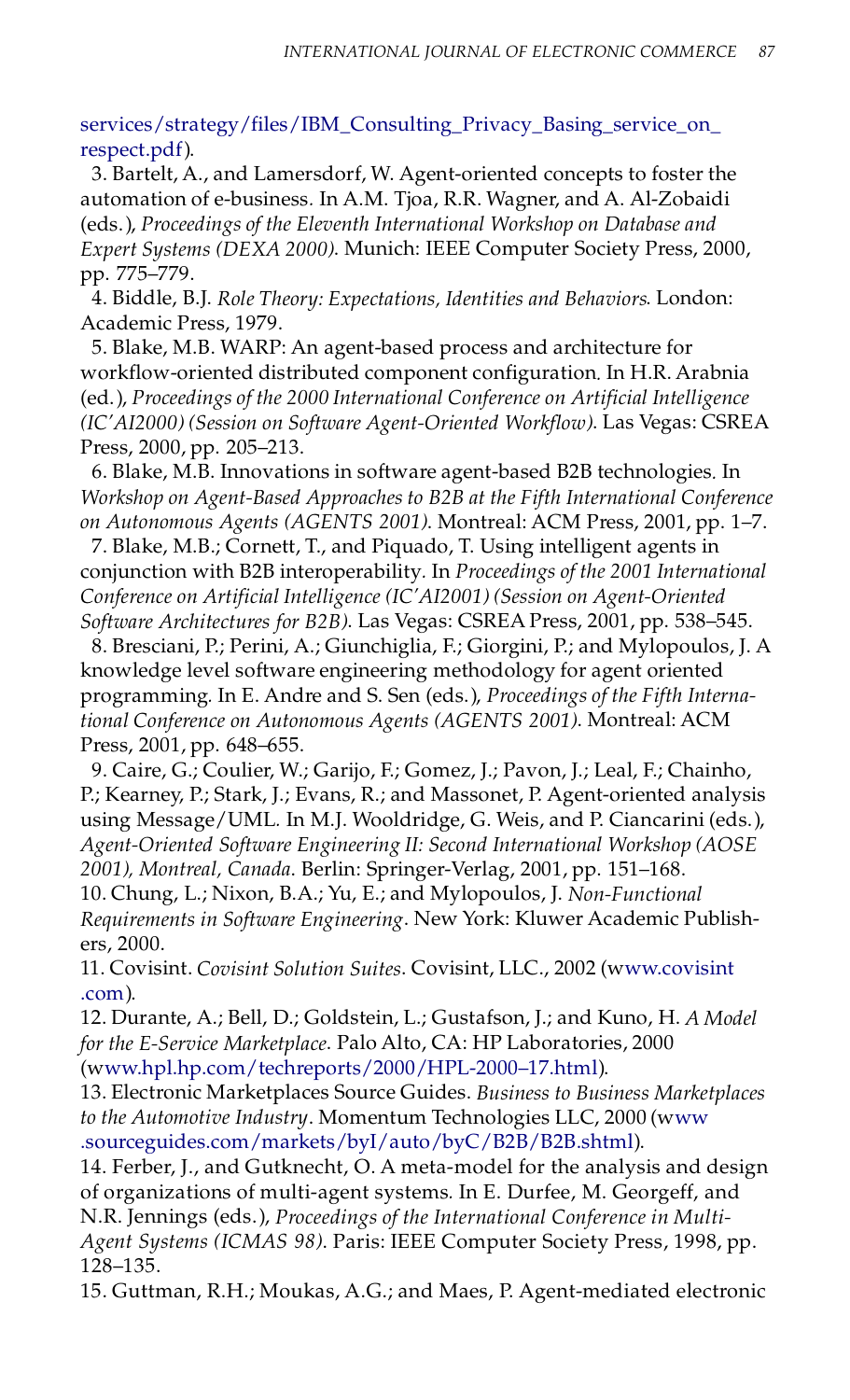commerce: A survey*. Knowledge Engineering Review, 13*, 2 (July 1998), 147– 159.

16. IDC. Strengthening end-to-end e-business security and privacy. IDC Rep No. 23166, 2000 ([www-1.ibm.com/partnerworld/pwhome.nsf/](http://www-1.ibm.com/partnerworld/pwhome.nsf/vAssetsLookup/IDC_E2E.pdf/%24File/IDC_E2E.pdf) [vAssetsLookup/IDC\\_E2E.pdf/\\$File/IDC\\_E2E.pdf](http://www-1.ibm.com/partnerworld/pwhome.nsf/vAssetsLookup/IDC_E2E.pdf/%24File/IDC_E2E.pdf)).

17. Iglesias, C.A.; Garijo, M.; Gonzalez, J.C.; and Velasco, J.R. Analysis and design of multi-agent systems using MAS-CommonKADS*.* In M.P. Singh, A.S. Rao, and M.J. Wooldridge (eds.), *Intelligent Agents IV: Agent Theories, Architectures, and Languages (ATAL '97)*. Berlin: Springer-Verlag, 1998, pp. 313–326. 18. Jennings, N.R. An agent-based approach for building complex software systems*. Communications of the ACM, 44*, 4 (April 2001), 35–41.

19. Jennings, N.R.; Faratin, P.; Norman, T.J.; O'Brien, P.; and Odgers, B. Autonomous agents for business process manage5ment*. [Applied Artificial](http://zerlina.ingentaselect.com/nw=1/rpsv/cgi-bin/linker?ext=a&reqidx=/0883-9514^28200002^2914:2L.145[aid=1722802]) Intelligence, 14*[, 2 \(February 2000\), 145–189.](http://zerlina.ingentaselect.com/nw=1/rpsv/cgi-bin/linker?ext=a&reqidx=/0883-9514^28200002^2914:2L.145[aid=1722802])

20. Karageorgos, A. Reducing complexity of agent-based system design. Ph.D. dissertation, University of Manchester Institute of Science and Technology, 2002.

21. Kauffman, R.J.; Subramani, M.; and Wood, C.A. Analyzing information intermediaries in electronic brokerage*.* In R.H. Sprague, Jr. (ed.), *Proceedings of the 33rd Hawai'i International Conference on System Sciences*. Maui: IEEE Computer Society Press, 2000.

22. Kendall, E.A. Role models: Patterns of agent system analysis and design*. BT Technology Journal, 17*[, 4 \(October 1999\), 46–57.](http://zerlina.ingentaselect.com/nw=1/rpsv/cgi-bin/linker?ext=a&reqidx=/1358-3948^28199910^2917:4L.46[aid=3307721])

23. Kendall, E.A., and Zhao, L. Capturing and structuring goals*.* In P. Bramble, G. Gibson, and A. Cockburn (eds.), *Workshop on Use Case Patterns, Object Oriented Programming Systems Languages and Architectures (OOPSLA)*. Vancouver: ACM Press, 1998.

24. Maes, P.; Guttman, R.H.; and Moukas, A.G. Agents that buy and sell: Transforming commerce as we know it*. Communications of the ACM, 42*, 3 (March 1999), 81–91.

25. McConnell, M., and Hamilton, B.A. Information assurance in the twenty-first century*. IEEE Computer (Supplement on Security and Privacy), 35*, 4 (April 2002), 16–19.

26. Morgenthal, J.P. Which B2B exchange is right for you? *Software* (February/March 2001) ([www.softwaremag.com/archive/2001feb/](http://www.softwaremag.com/archive/2001feb/SelectingB2BExchange.html) [SelectingB2B Exchange.html](http://www.softwaremag.com/archive/2001feb/SelectingB2BExchange.html)).

27. Nwana, H.S.; Ndumu, D.T.; Lee, L.C.; and Collis, J.C. Zeus: A toolkit for building distributed multi-agent systems*. [Applied Artificial Intelligence](http://zerlina.ingentaselect.com/nw=1/rpsv/cgi-bin/linker?ext=a&reqidx=/0883-9514^28199901^2913:1L.129[aid=1738951]) Journal, 13*[, 1 \(January 1999\), 129–185.](http://zerlina.ingentaselect.com/nw=1/rpsv/cgi-bin/linker?ext=a&reqidx=/0883-9514^28199901^2913:1L.129[aid=1738951])

28. Omicini, A. SODA : Societies and infrastructures in the analysis and design of agent-based systems*.* In P. Ciancarini and M.J. Wooldridge (eds.), *Agent-Oriented Software Engineering II: First International Workshop (AOSE 2000), Limerick, Ireland*. Berlin: Springer-Verlag, 2000, pp. 185–193.

29. Parunak, H.V.D. Agents in overalls: Experiences and issues in the development and deployment of industrial agent-based systems*. International Journal of Cooperative Information Systems, 9*, 3 (September 2000), 209–227.

30. Parunak, V.; Sauter, J.; and Clark, S. Toward the specification and design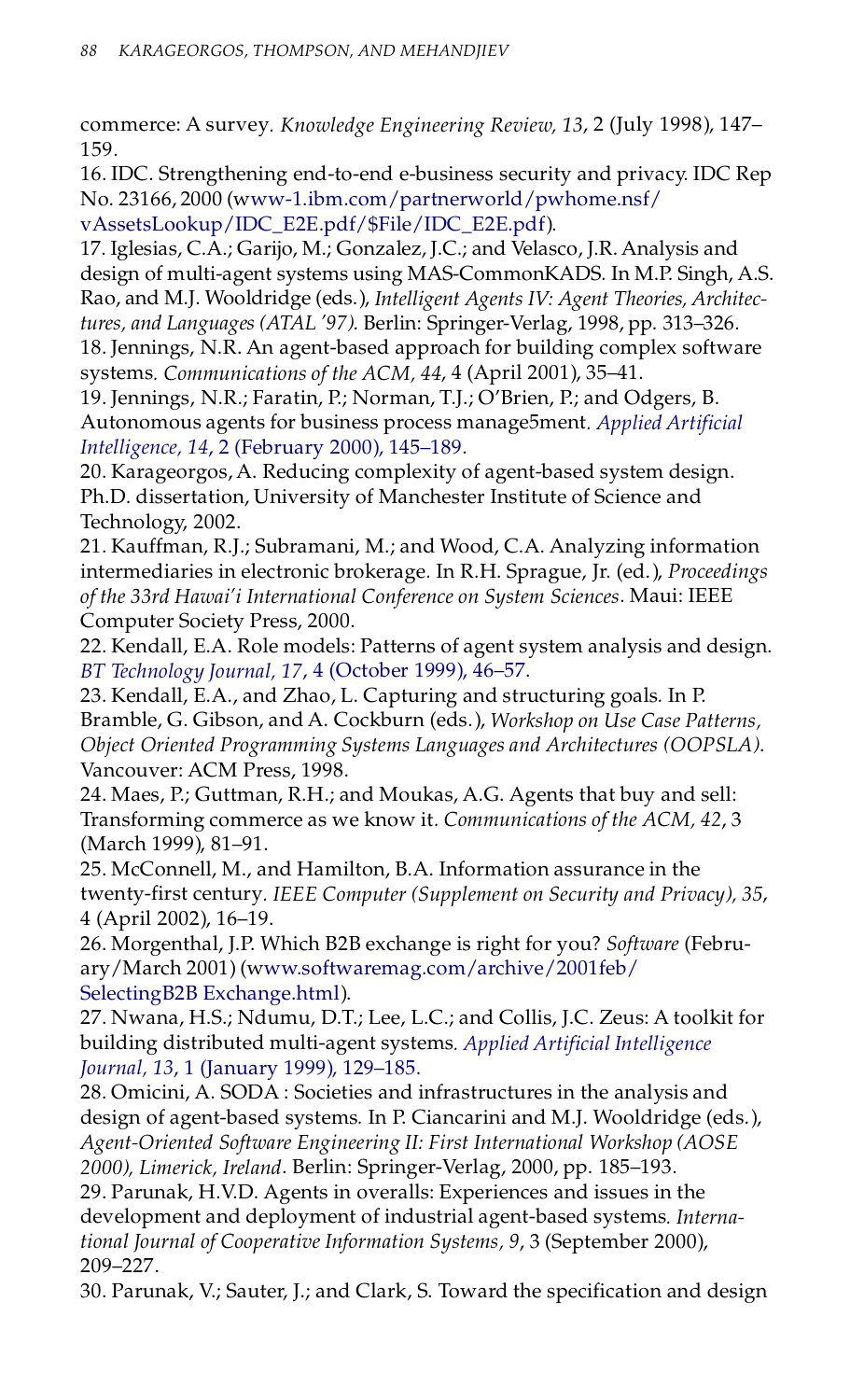of industrial synthetic ecosystems*.* In M.P. Singh, A. Rao, and M.J. Wooldridge (eds.), *Intelligent Agents IV: Agent Theories, Architectures, and Languages*. Berlin: Springer-Verlag, 1998, pp. 45–59.

31. Ricci, A.; Denti, E.; and Omicini, A. Agent coordination infrastructures for virtual enterprises and workflow management*.* In M. Klush and F. Zambonelli (eds.), *Cooperative Information Agents V: Proceedings of the Fifth International Workshop (CIA 2001)*. Heidelberg: Springer-Verlag, 2001, pp. 235–246.

32. Romanosky, S. Security design patterns v 1.4. *Security Focus* (2001) ([www.securityfocus.com/guest/9793/](http://www.securityfocus.com/guest/9793/)).

33. Sabater, J.; Sierra, C.; Parsons, S.; and Jennings, N.R. Engineering executable agents using multi-context systems*.* In N.R. Jennings and Y. Lespérance (eds.), *Intelligent Agents VI: Agent Theories, Architectures, and Languages: Sixth International Workshop (ATAL'99)*. Berlin: Springer-Verlag, 2000, pp. 131–148. 34. Scott, W.R. *Organizations: Rational, Natural and Open Systems*. New York: Prentice-Hall International, 1992.

35. Shen, W., and Norrie, D.H. Agent-based systems for intelligent manufacturing: A state-of-the-art survey*. Knowledge and Information Systems, 1*, 2 (May 1999), 129–156.

36. Shepherdson, J.W.; Thompson, S.G.; and Odgers, B. Decentralised workflows and software agents*. [BT Technology Journal, 17](http://zerlina.ingentaselect.com/nw=1/rpsv/cgi-bin/linker?ext=a&reqidx=/1358-3948^28199910^2917:4L.65[aid=3307724])*, 4 (October 1999), [65–71.](http://zerlina.ingentaselect.com/nw=1/rpsv/cgi-bin/linker?ext=a&reqidx=/1358-3948^28199910^2917:4L.65[aid=3307724])

37. Singh, M.P., and Huhns, M.N. Multi-agent systems for workflow*. International Journal of Intelligent Systems in Accounting, Finance and Management, 8*, 2 (June 1999), 105–117.

38. So, Y.-P., and Durfee, E.H. Designing organizations for computational agents*.* In M.J. Prietula, K.M. Carley, and L. Gasser (eds.), *Simulating Organizations: Computational Models of Institutions and Groups*. Menlo Park, CA: AAAI Press, 1998, pp. 47–64.

39. Sparkman, C.H.; DeLoach, S.A.; and Self, A.L. Automated derivation of complex agent architectures from analysis specifications*.* In M.J.

Wooldridge, G. Weis, and P. Ciancarini (eds.), *Agent-Oriented Software Engineering II: Second International Workshop (AOSE 2001), Montreal, Canada*. Berlin: Springer-Verlag, 2001, pp. 278–296.

40. Tambe, M.; Pynadath, D.V.; and Chauvat, N. Building dynamic agent organizations in cyberspace*. [IEEE Internet Computing, 4](http://zerlina.ingentaselect.com/nw=1/rpsv/cgi-bin/linker?ext=a&reqidx=/1089-7801^282000^294:2L.65[aid=3307727])*, 2 (March/April [2000\), 65–73.](http://zerlina.ingentaselect.com/nw=1/rpsv/cgi-bin/linker?ext=a&reqidx=/1089-7801^282000^294:2L.65[aid=3307727])

41. Thompson, S.G., and Odgers, B.R. Collaborative personal agents for team working*.* In D. Kitchin, R. Aylett, L. McCluskey, J. Porteous, and S. Steel (eds.), *Proceedings of 2000 Artificial Intelligence and Simulation of Behavior (AISB) Symposium*. Birmingham, UK, 2000, pp. 49–61.

42. Wood, M., and DeLoach, S.A. An overview of the multi-agent systems engineering methodology. In P. Ciancarini and M.J. Wooldridge (eds.), *Agent-Oriented Software Engineering II: First International Workshop (AOSE 2000), Limerick, Ireland*. Berlin: Springer-Verlag, 2000, pp. 207–221.

43. Wooldridge, M.; Jennings, N.R.; and Kinny, D. The Gaia methodology for agent-oriented analysis and design*. [International Journal of Autonomous](http://zerlina.ingentaselect.com/nw=1/rpsv/cgi-bin/linker?ext=a&reqidx=/1387-2532^28200009^293:3L.285[aid=3307726]) [Agents and Multi-Agent Systems, 3](http://zerlina.ingentaselect.com/nw=1/rpsv/cgi-bin/linker?ext=a&reqidx=/1387-2532^28200009^293:3L.285[aid=3307726])*, 3 (September 2000), 285–312.